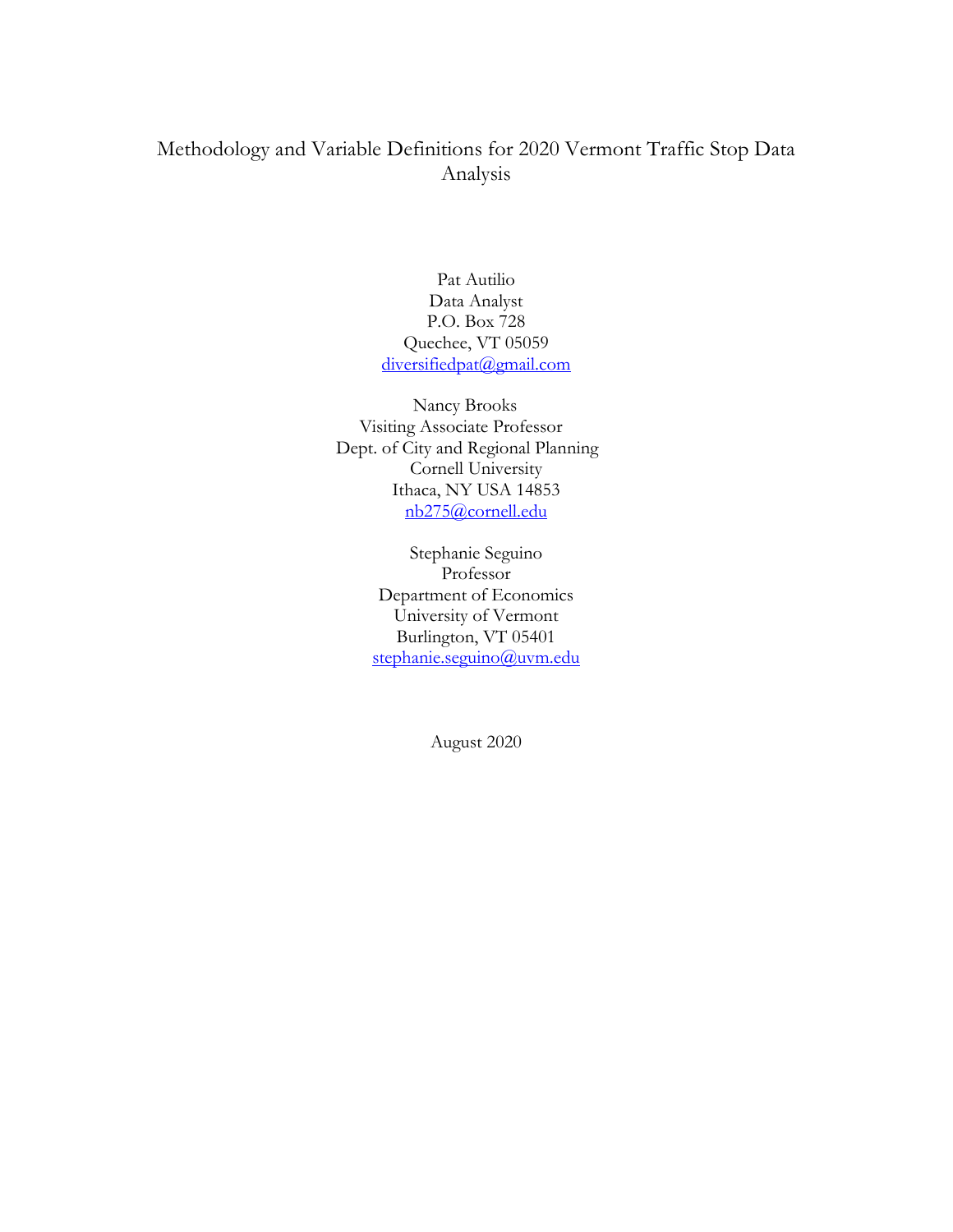# Table of Contents

| А. |    |  |
|----|----|--|
| В. |    |  |
| C. |    |  |
| D. |    |  |
| Е. |    |  |
|    | 1. |  |
|    | 2. |  |
| F. |    |  |
|    | 1. |  |
|    | 2. |  |
|    | 3. |  |
| G. |    |  |
| Н. |    |  |
| L. |    |  |
| J. |    |  |
| К. |    |  |

# List of Tables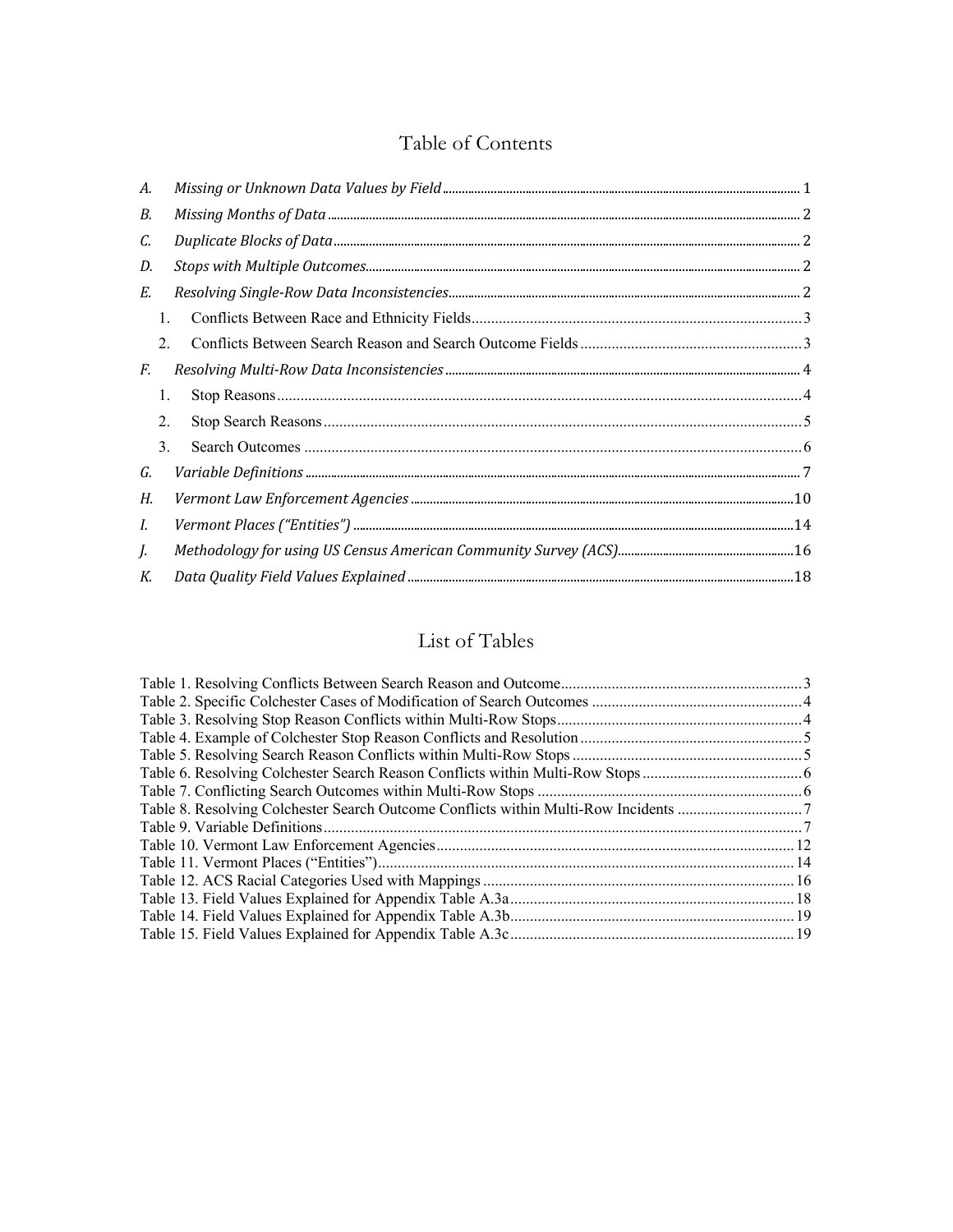## Methodology and Variable Definitions for 2020 Vermont Traffic Stop Data Analysis

The traffic stop data used in the Seguino, Brooks, and Autilio (2020) studies of Vermont traffic policing spans multiple years.<sup>1</sup> Each row of data received from Vermont law enforcement agencies corresponds to a single outcome (warning, ticket, or arrest) resulting from a traffic stop. There may be multiple outcomes of a stop. The date and time of a stop is not required by legislation, although some agencies have chosen to provide date and time.

Here we outline the methodology adopted in "cleaning" the data used in these studies.

#### *A. Missing or Unknown Data Values by Field*

Many agency reports have missing data. In each of our agency studies, the appendix outlines the frequency of missing data/unknown data by field.

The definitions for missing or unknown values by field are:

- Stop ID (also called Profile Number or Incident Number) Blank or Unusable to tie together outcomes from a single stop $*^2$
- Stop Date and Time Blank\*
- Age Blank or  $0$
- Race Blank, "Business", "Unknown U" or "Other U"
- Gender Blank, Business, NA or "Transgendered T"<sup>3</sup>
- Stop Reason Blank or " $O =$  Other violation"
- Search Reason Blank or "Unknown"
- Search Outcome Blank or "Unknown"
- Stop Result Blank or "Unknown"

Fields with non-standard, unrecognized values are also treated as missing values.

Additional to traffic stop data, DMV Accident reports are used to estimate the percentage of drivers in the area by race. We also track and report on the number of accident reports that are missing race information.

The number of fields with problem values varies dramatically depending on the reporting agency and year of the data.

<sup>&</sup>lt;sup>1</sup> Individual agency studies will be posted periodically as they are completed at: https://www.uvm.edu/cas/economics/profiles/stephanie-seguino.

<sup>2</sup> This field is not required by law.

 $3$  The value "Transgendered  $-$  T" is identified in this study for 2019 data only.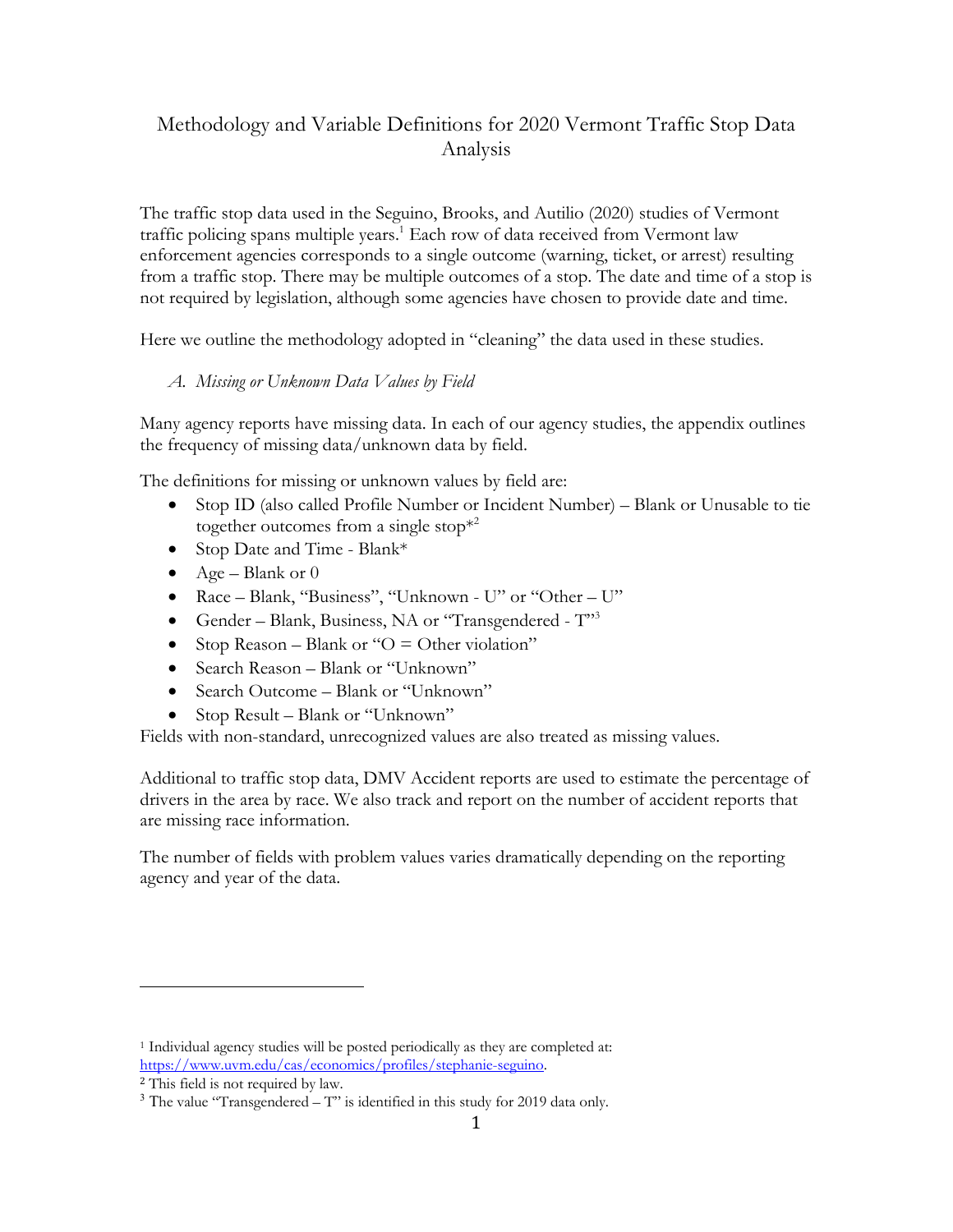#### *B. Missing Months of Data*

Since dates are frequently absent from the data, it is difficult to determine if stops are omitted for any significant time spans. Missing data can lead to misleading year-on-year (annual) comparison of traffic stops. This is one of the many benefits of having the dates and times provided.

#### *C. Duplicate Blocks of Data*

Occasionally, when date and time information is present, some agency data can have large segments of duplicate entries. This can be seen when each row in this time span appears twice with all field values matching exactly. When this situation is detected, the duplicate rows are removed prior to further analysis.

#### *D. Stops with Multiple Outcomes*

Most Vermont traffic stop data files contain only one stop outcome per row (where an outcome can be one arrest, one ticket, one warning, etc.). <sup>4</sup> However, a single traffic stop can have multiple outcomes. For example, it is possible for a single stop to result in multiple tickets being issued, or other combinations such as a ticket and a warning, and so forth. It is important to be able to collect multiple outcomes into stops to avoid overcounting as well as to recognize stops where more than one ticket is issued.

Identifying multiple outcomes for a stop can be a challenge. Some datasets provide stop IDs that enable this association. When stop IDs are present, each one of a stop's outcomes will have the same stop ID and so can be associated and analyzed together.

When stop IDs are absent, a heuristic approach is used to attempt to group together outcomes. This technique associates outcomes using a combination of fields with matching values. Typically, the following set of fields is used to identify incidents: agency, date/time, age, gender, and race.

If any of the above fields is missing from the data, the heuristic approach cannot work. In this case, each row must be assumed to be a separate stop, i.e., each stop has only one outcome. The absence of Stop IDs, date, and time makes this approach necessary for a large swath of the currently available Vermont data.

## *E. Resolving Single-Row Data Inconsistencies*

In the traffic stop data, there are cases of apparent inconsistencies between values within stops. For example, a stop's search reason may be "reasonable suspicion" but its search outcome is "no search." This is an example of a conflict within a single outcome row. (There

<sup>&</sup>lt;sup>4</sup> One notable exception to this approach is Burlington data, which combines information from all outcomes into a single incident per row. https://www.burlingtonvt.gov/Police/Data .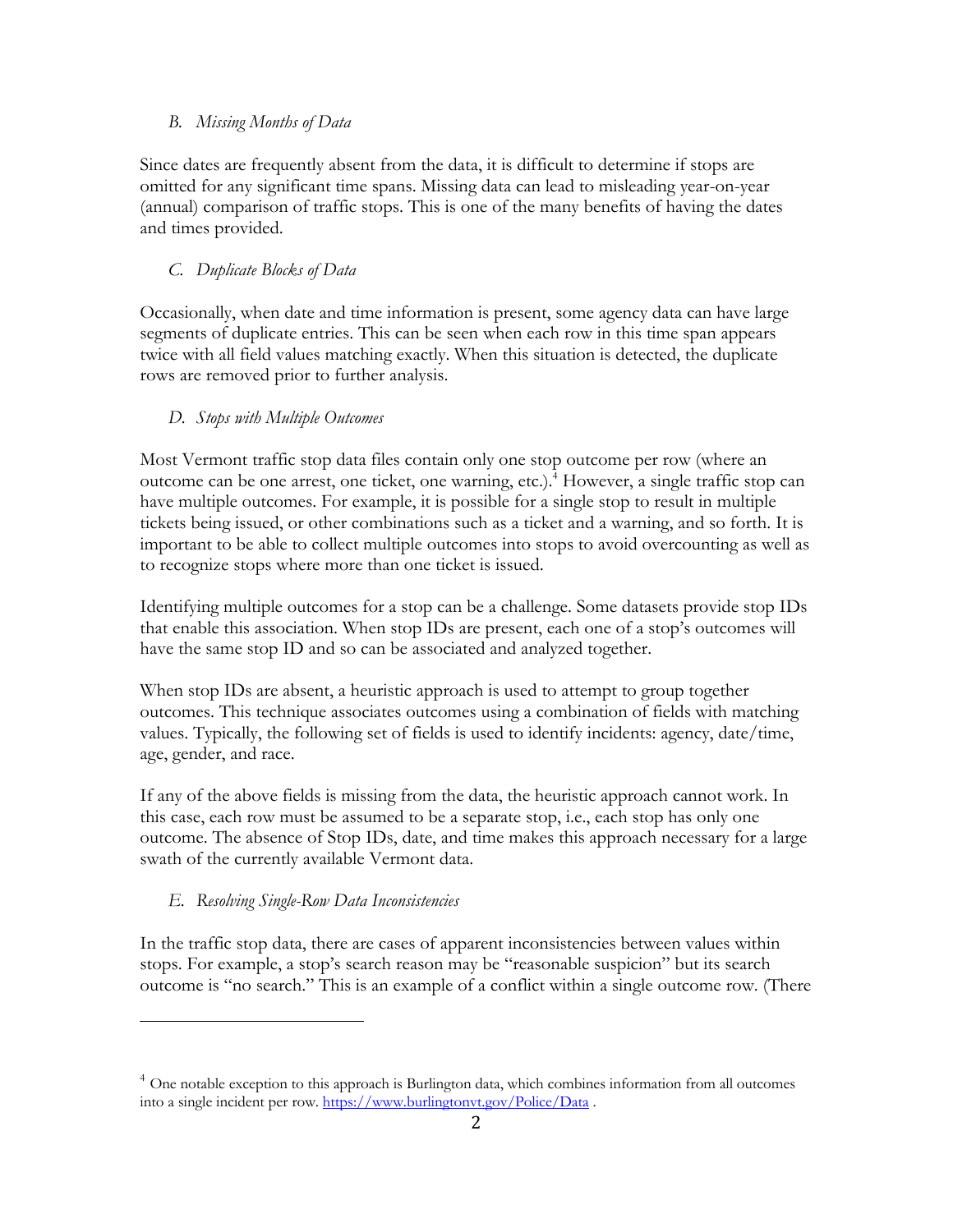can also be inconsistencies that appear across multiple outcome rows for a single stop. Those are covered in a later section.)

1. Conflicts Between Race and Ethnicity Fields

Some agency data files include both Race and Ethnicity fields. These must be merged into a single Race/Ethnicity field to be consistent with the standard designations used in Vermont policing, ("White", "Black", "Asian", "Hispanic", "Native American" and "Unknown"). It is most common for data files to lack an Ethnicity field. When one is present it is often blank or matches the value in the Race field. When they are in conflict, the following rules are used to merge Race and Ethnicity.

- If Ethnicity contains "Hispanic", set Race/Ethnicity to Hispanic,
- Otherwise, set Race/Ethnicity to the value in the Race field.
- 2. Conflicts Between Search Reason and Search Outcome Fields

The primary source of discrepancies within a single data row occurs between search reason and search outcome. Table 1 details how these conflicts are resolved in our data analysis. If, for example, the search reason is listed as "no search conducted" but the search outcome is "contraband," the search outcome is instead treated as "no search." Law enforcement agencies have indicated to us that this scenario emerges when contraband is visible to the officer without a search.

| Search Reason        | Search Outcome | Modified<br>Search Outcome | Include in<br>Number of<br>Searches | Include in<br>Number of<br>Contraband<br>Hits |
|----------------------|----------------|----------------------------|-------------------------------------|-----------------------------------------------|
| No Search Conducted  | Contraband     | No Search                  | $\rm No$                            | $\rm No$                                      |
| No Search Conducted  | No Contraband  | No Search                  | $\rm No$                            | $\rm No$                                      |
| No Search Conducted  | No Search      | No Search                  | $\rm No$                            | $\rm No$                                      |
| No Search Conducted  | Unknown        | No Search                  | No                                  | No                                            |
| Probable Cause       | Contraband     | Contraband                 | Yes                                 | Yes                                           |
| Probable Cause       | No Contraband  | No Contraband              | Yes                                 | $\rm No$                                      |
| Probable Cause       | No Search      | No Contraband              | Yes                                 | $\rm No$                                      |
| Probable Cause       | Unknown        | Unknown                    | Yes                                 | $\rm No$                                      |
| Reasonable Suspicion | Contraband     | Contraband                 | Yes                                 | Yes                                           |
| Reasonable Suspicion | No Contraband  | No Contraband              | Yes                                 | No                                            |
| Reasonable Suspicion | No Search      | No Contraband              | Yes                                 | $\rm No$                                      |
| Reasonable Suspicion | Unknown        | Unknown                    | Yes                                 | $\rm No$                                      |
| Warrant              | Contraband     | Contraband                 | Yes                                 | Yes                                           |
| Warrant              | No Contraband  | No Contraband              | Yes                                 | No                                            |
| Warrant              | No Search      | No Contraband              | Yes                                 | $\rm No$                                      |
| Warrant              | Unknown        | Unknown                    | Yes                                 | No                                            |

Table 1. Resolving Conflicts Between Search Reason and Outcome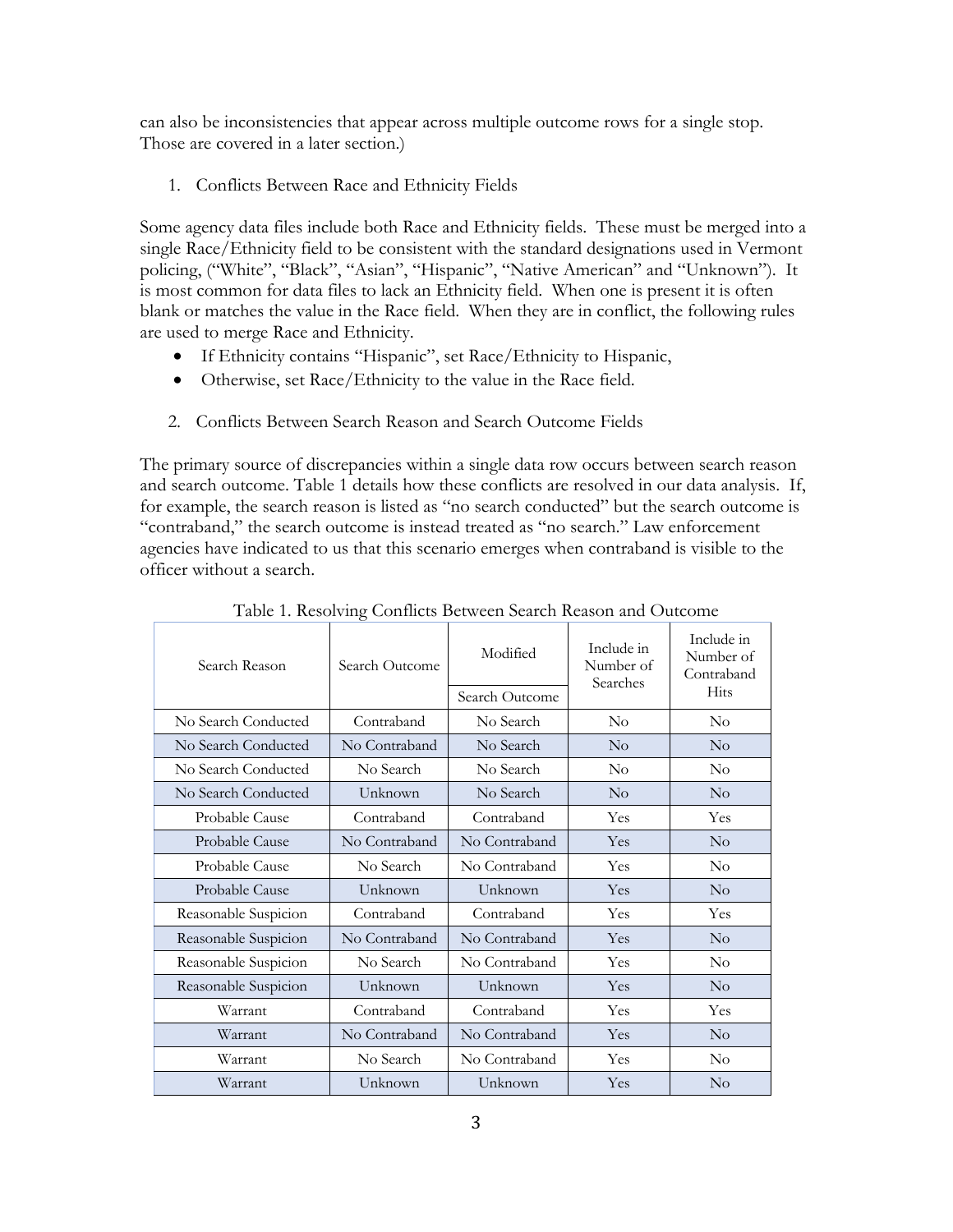| Unknown | Contraband    | Unknown | No | No |
|---------|---------------|---------|----|----|
| Unknown | No Contraband | Unknown | No | No |
| Unknown | No Search     | Unknown | No | No |
| Unknown | Unknown       | Unknown | No | No |

As an example, the Colchester Police Department data has eighteen stops that require modification based on single-row inconsistencies.<sup>5</sup> In the example in Table 2, which represents multiple rows for the same stop, the Search Outcomes are modified to "Contraband."

Table 2. Specific Colchester Cases of Modification of Search Outcomes

| Stop ID    | Stop Reason               | Search Reason  | Search<br>Outcome | Stop<br>Outcome |
|------------|---------------------------|----------------|-------------------|-----------------|
| 18CC011715 | <b>Investigatory Stop</b> | Probable Cause | No Search         | Ticket          |
| 18CC011715 | <b>Investigatory Stop</b> | Probable Cause | Contraband        | Ticket          |
| 18CC011715 | <b>Investigatory Stop</b> | Probable Cause | Contraband        | Ticket          |

### *F. Resolving Multi-Row Data Inconsistencies*

When stops include multiple outcomes, there are many opportunities for data inconsistencies across the rows. The primary types of conflict and their resolutions are described below.

#### 1. Stop Reasons

Each stop (and thus outcomes of that stop) should be assigned one and only one stop reason (of which the choices are externally generated stop, moving violation, suspicion of DWI, investigatory stop, vehicle equipment). However, sometimes multiple stop reasons appear across a stop's outcome rows.

Table 3 shows the rules used to resolve conflicting stop reasons. Note that when "vehicle equipment," "moving violation, and "suspicion of DWI" are found in combination, the stop reason is designated "multiple stop reasons."

| Table 3. Resolving Stop Reason Conflicts within Multi-Row Stops |  |  |
|-----------------------------------------------------------------|--|--|
|-----------------------------------------------------------------|--|--|

| Condition (in decreasing priority)                                | Action                   |
|-------------------------------------------------------------------|--------------------------|
| "Externally Generated Stop" in combination with<br>another reason | Use EGS as stop reason   |
| "Investigatory Stop" in combination with another                  | Use "Investigatory Stop" |

<sup>5</sup> Colchester is used as an example for no particular reason. We could easily have used any other agency's data to illustrate the issues identified here.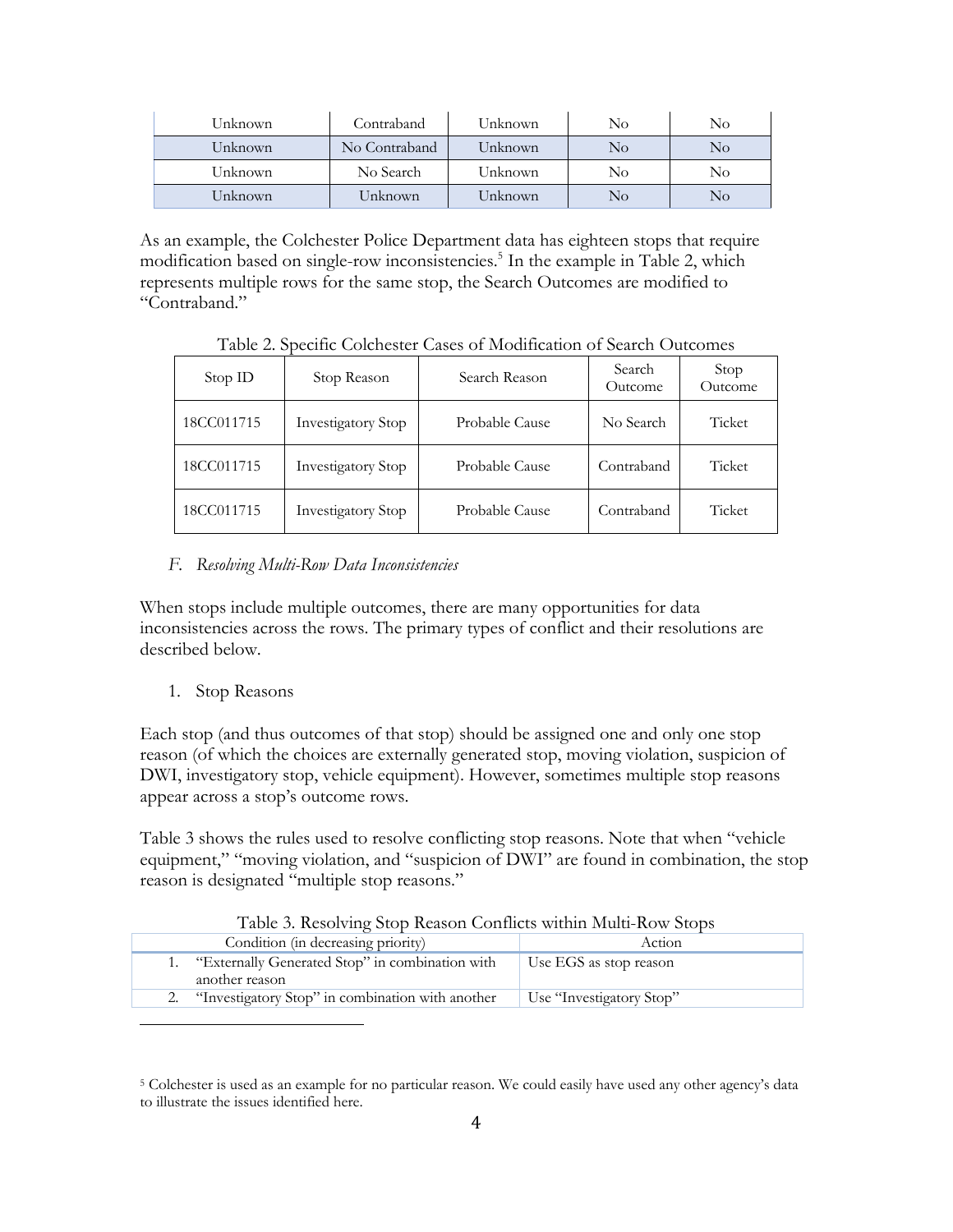|    | reason (except EGS)                                                                          |                             |
|----|----------------------------------------------------------------------------------------------|-----------------------------|
|    | 3. Combinations of two or more of (vehicle<br>equipment, moving violation, suspicion of DWI) | Use "Multiple Stop Reasons" |
|    | 4. "Suspicion of DWI" in combination with<br>"unknown"                                       | Use "Suspicion of DWI"      |
|    | 5. "Moving Violation" in combination with<br>"unknown"                                       | Use "Moving Violation"      |
| 6. | "Vehicle Equipment" in combination with<br>"unknown"                                         | Use "Vehicle Equipment"     |
|    | "Unknown" as only stop reason                                                                | Use "Unknown"               |

Using Colchester as an example once again, the stop reasons in Table 4 are inconsistent and will be modified to "moving violation."

Table 4. Example of Colchester Stop Reason Conflicts and Resolution

| Stop Agency | Stop ID    | Stop Reason         | Search Reason  | Search<br>Outcome | Stop Outcome         |
|-------------|------------|---------------------|----------------|-------------------|----------------------|
| Colchester  | 18CC004170 | Unknown             | Probable Cause | Contraband        | Arrest for Violation |
| Colchester  | 18CC004170 | Moving<br>Violation | Probable Cause | Contraband        | Ticket               |
| Colchester  | 18CC004170 | Unknown             | Probable Cause | Contraband        | Arrest for Warrant   |

2. Stop Search Reasons

A stop should be assigned one and only one search reason (probable cause, reasonable suspicion, warrant, or no search conducted). However, sometimes multiple search reasons appear across a stop's outcome rows.

The Table 5 shows the rules used to resolve conflicting search reasons within single incidents.

| Condition (in decreasing priority)              | Action                       |
|-------------------------------------------------|------------------------------|
| "Probable cause" (PC) in combination with       | Use "probable cause" as stop |
| another search reason                           | reason                       |
| "Reasonable suspicion" (RS) in combination with | Use "reasonable suspicion"   |
| any other search reason (except PC)             |                              |
| "Warrant" in combination with "no search" or    | Use "warrant"                |
| "unknown"                                       |                              |
| "No search" in combination with "unknown"       | Use "no search"              |
| "Unknown" only                                  | Use "unknown"                |

Table 5. Resolving Search Reason Conflicts within Multi-Row Stops

The search reasons in the Colchester example in Table 6 are inconsistent and will be resolved to "probable cause."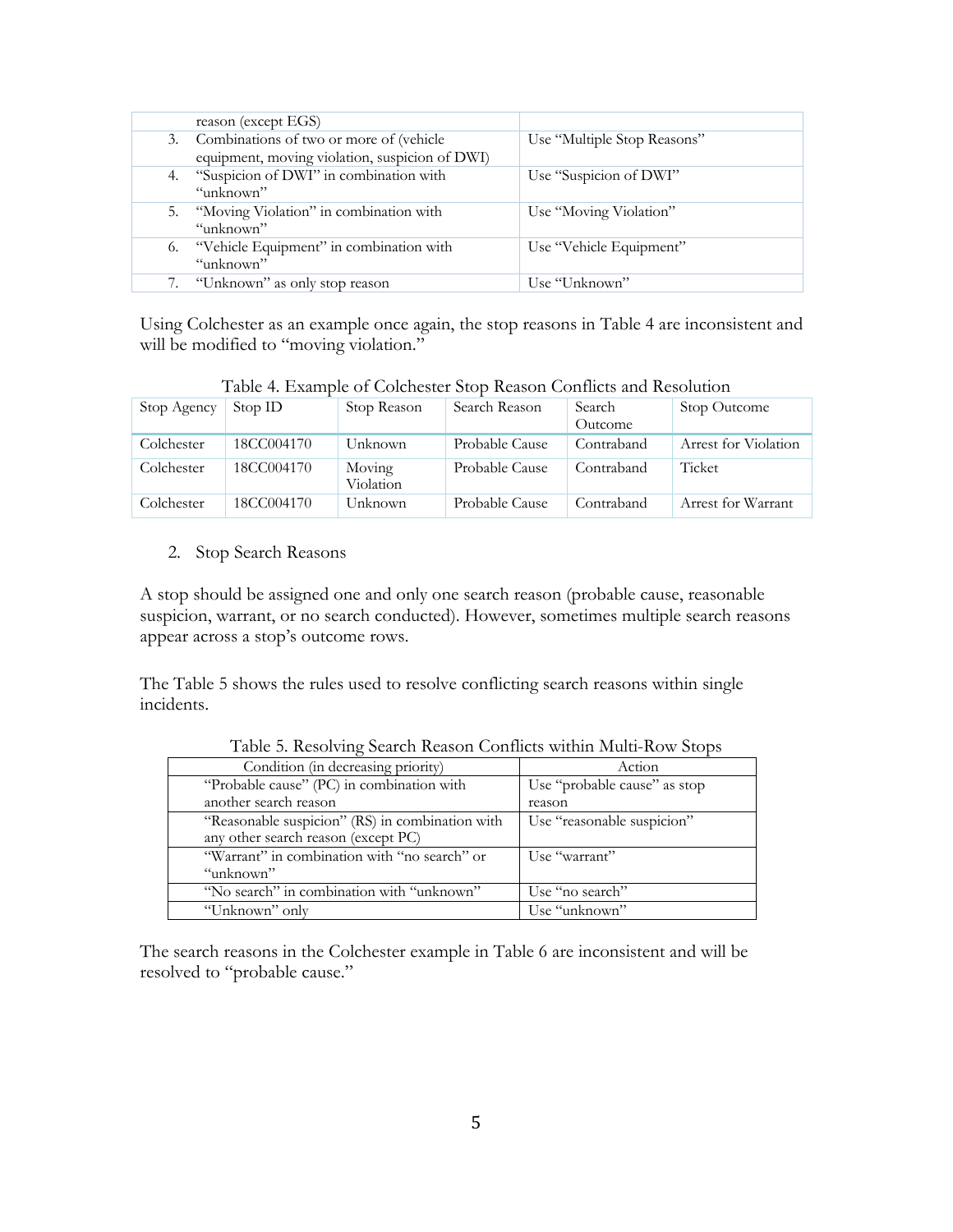| Stop Agency | Stop ID    | Stop Reason | Search Reason  | Search     | Stop    |
|-------------|------------|-------------|----------------|------------|---------|
|             |            |             |                | Outcome    | Outcome |
| Colchester  | 17CC004339 | Moving      | Probable Cause | Contraband | Ticket  |
|             |            | Violation   |                |            |         |
| Colchester  | 17CC004339 | Moving      | No Search      | No Search  | Ticket  |
|             |            | Violation   | Conducted      |            |         |

Table 6. Resolving Colchester Search Reason Conflicts within Multi-Row Stops

#### 3. Search Outcomes

A stop should be assigned one and only one search outcome ("no search," "no contraband," or "contraband"). However, sometimes multiple search outcomes appear across a stop's outcome rows. Table 7 shows rules for resolving conflicting search outcomes.

| Search Reason                                   | Search Outcome | Conflicting    | Use Search    |  |
|-------------------------------------------------|----------------|----------------|---------------|--|
|                                                 |                | Search Outcome | Outcome       |  |
| No Search with Arrest<br>(report separately)    | Contraband     | No Search      | No Search     |  |
| No Search with no arrest<br>(report separately) | Contraband     | No Search      | No Search     |  |
| No search conducted                             | Contraband     | Unknown        | No Search     |  |
| No search conducted                             | Contraband     | Unknown        | No Search     |  |
| No search conducted                             | No Contraband  | No Search      | No Search     |  |
| No search conducted                             | No Contraband  | Unknown        | No Search     |  |
| No search conducted                             | No Search      | Unknown        | No Search     |  |
| Probable cause                                  | Contraband     | No Contraband  | Contraband    |  |
| Probable cause                                  | Contraband     | No Search      | Contraband    |  |
| Probable cause                                  | Contraband     | Unknown        | Contraband    |  |
| Probable cause                                  | No Contraband  | No Search      | No Contraband |  |
| Probable cause                                  | No Contraband  | Unknown        | No Contraband |  |
| Probable cause                                  | No Search      | Unknown        | No Search     |  |
| Reasonable suspicion                            | Contraband     | No Contraband  | Contraband    |  |
| Reasonable suspicion                            | Contraband     | No Search      | Contraband    |  |
| Reasonable suspicion                            | Contraband     | Unknown        | Contraband    |  |
| Reasonable suspicion                            | No Contraband  | No Search      | No Contraband |  |
| Reasonable suspicion                            | No Contraband  | Unknown        | No Contraband |  |
| Reasonable suspicion                            | No Search      | Unknown        | No Search     |  |
| Warrant                                         | Contraband     | No Contraband  | Contraband    |  |
| Warrant                                         | Contraband     | No Search      | Contraband    |  |
| Warrant                                         | Contraband     | Unknown        | Contraband    |  |

Table 7. Conflicting Search Outcomes within Multi-Row Stops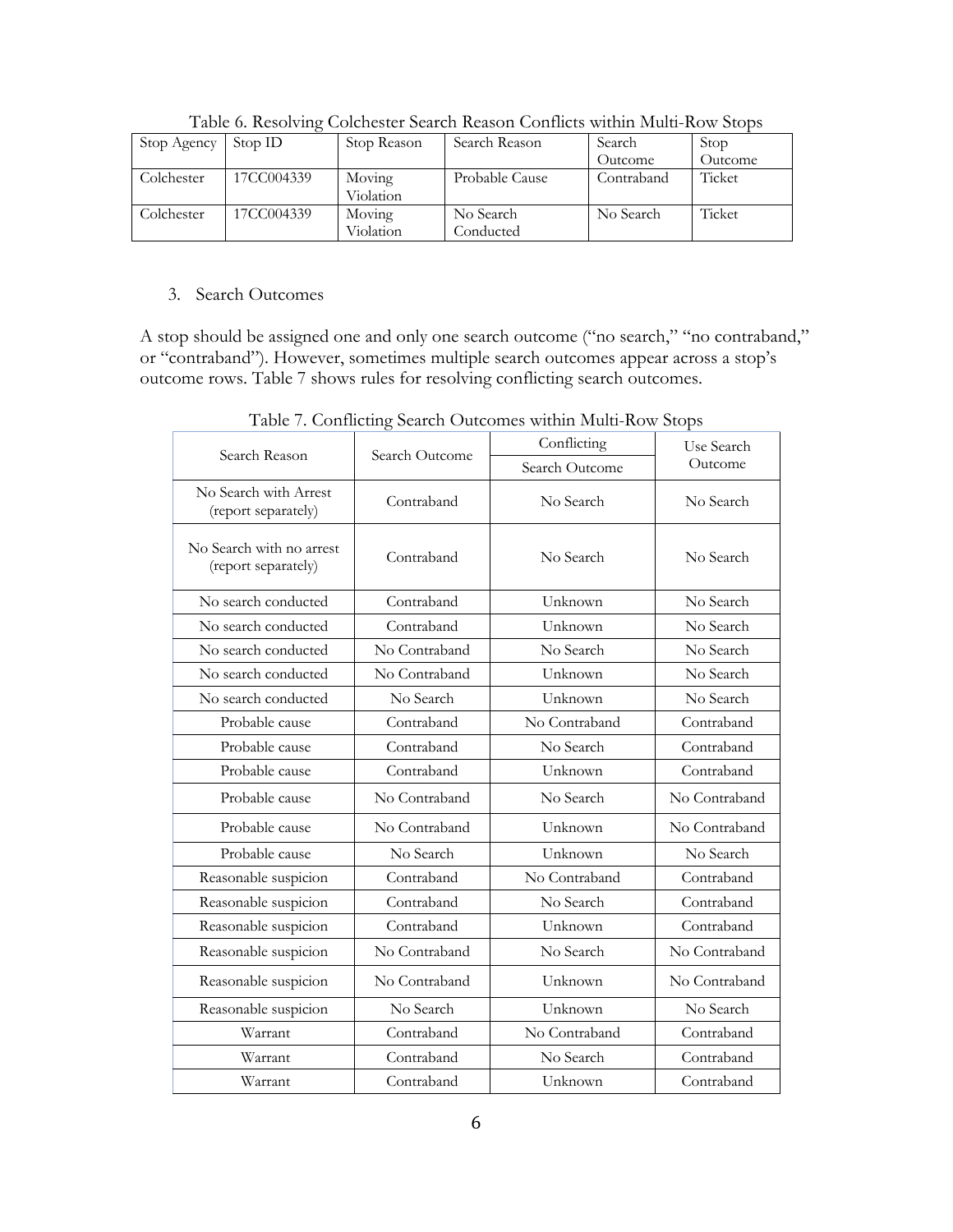| Warrant | No Contraband | No Search     | No Contraband |
|---------|---------------|---------------|---------------|
| Warrant | No Contraband | Unknown       | No Contraband |
| Warrant | No Search     | Unknown       | No Search     |
| Unknown | Contraband    | No Contraband | Unknown       |
| Unknown | Contraband    | No Search     | Unknown       |
| Unknown | No Contraband | No Search     | Unknown       |

By way of example, Table 8 shows that search outcomes for a specific Colchester stop are inconsistent and are modified to "contraband."

| Table 8. Resolving Colchester Search Outcome Conflicts within Multi-Row Incidents |  |  |  |
|-----------------------------------------------------------------------------------|--|--|--|
|                                                                                   |  |  |  |

| Stop Agency | Stop ID    | Stop Reason               | Search Reason  | Search Outcome | Stop<br>Outcome |
|-------------|------------|---------------------------|----------------|----------------|-----------------|
| Colchester  | 18CC011715 | <b>Investigatory Stop</b> | Probable Cause | Contraband     | Ticket          |
| Colchester  | 18CC011715 | <b>Investigatory Stop</b> | Probable Cause | Contraband     | Ticket          |
| Colchester  | 18CC011715 | <b>Investigatory Stop</b> | Probable Cause | No Search      | Ticket          |

#### *G. Variable Definitions*

Table 9 defines the variables used in the 2020 Vermont law enforcement studies by Seguino, Brooks, and Autilio which can be found at this website: https://www.uvm.edu/cas/economics/profiles/stephanie-seguino.

#### Table 9. Variable Definitions

| Variable                                           | Formula                                                    |
|----------------------------------------------------|------------------------------------------------------------|
| <b>Total Traffic Stops</b>                         |                                                            |
| Including externally generated stops               | Count of all stops                                         |
|                                                    | Count of all stops except where stop reason is "externally |
| Excluding externally generated stops               | generated stop"                                            |
| <b>Reasons For Stops</b>                           |                                                            |
|                                                    | Count of all stops where stop reason is "moving            |
| Safety Stops                                       | violation" or "suspicion of DWI"                           |
|                                                    | Count of all stops where stop reason is "moving            |
| Moving Violation                                   | violation"                                                 |
|                                                    | Count of all stops where stop reason is "suspicion of      |
| Suspicion of DWI                                   | DWI"                                                       |
|                                                    | Count of all stops where stop reason is "investigatory     |
| Investigatory/Pretextual Stops                     | stop" or "vehicle equipment"                               |
|                                                    | Count of all stops where stop reason is "investigatory     |
| Investigatory Stop                                 | stop"                                                      |
|                                                    | Count of all stops where stop reason is "vehicle           |
| Vehicle Equipment                                  | equipment"                                                 |
|                                                    | Count of all stops where stop reason                       |
| <b>Externally Generated Stop</b>                   | is "externally generated stop"                             |
| Multiple Reasons - Moving Violation & Suspicion of | Count of all stops where stop reasons include both         |
| DWI                                                | "moving violation" and "suspicion of DWI"                  |
| Multiple Reasons - Moving Violation & Vehicle      | Count of all stops where stop reasons include both         |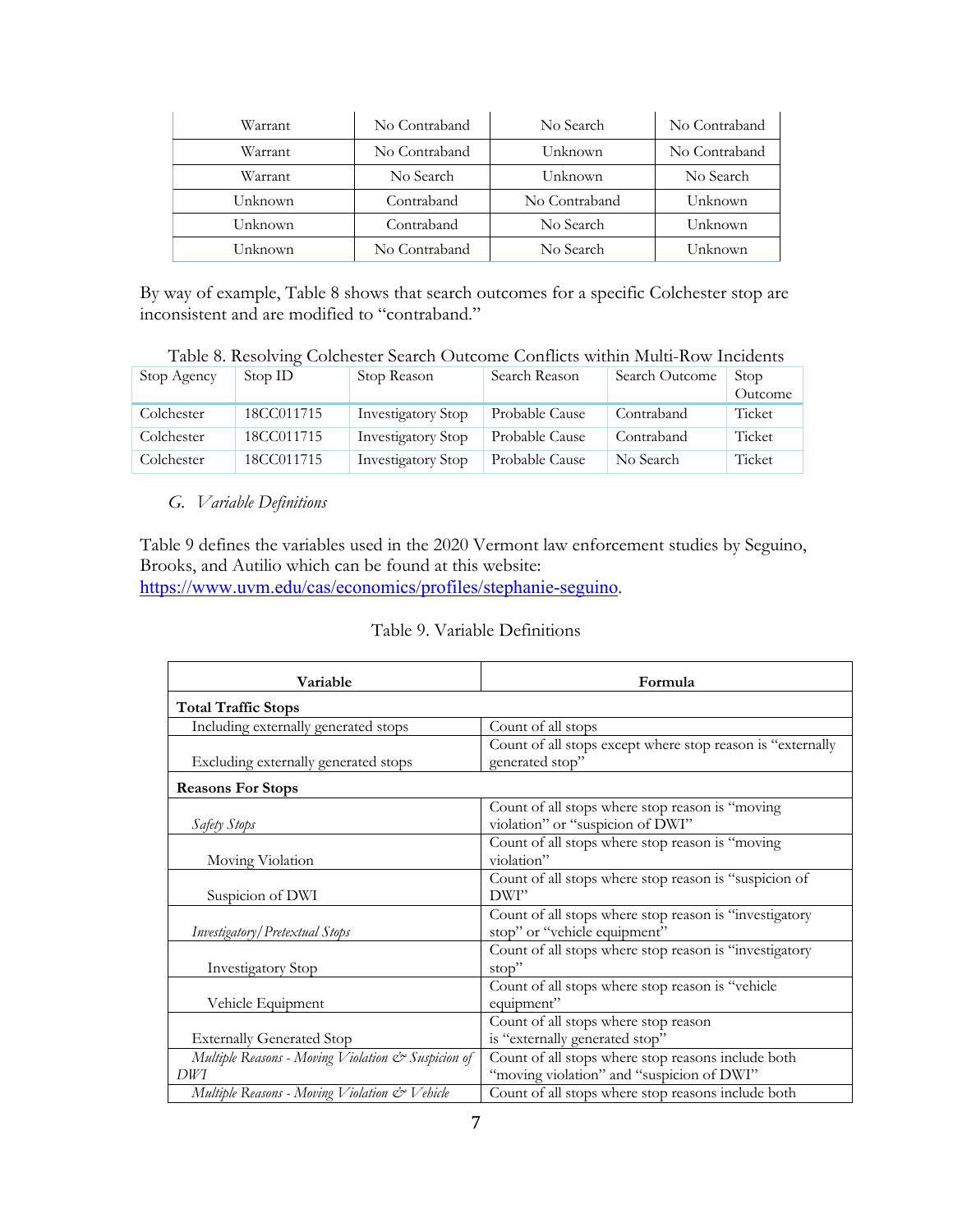| Variable                                                               | Formula                                                                                                |
|------------------------------------------------------------------------|--------------------------------------------------------------------------------------------------------|
| Equipment                                                              | "moving violation" and "vehicle equipment"                                                             |
| Multiple Reasons - Suspicion of DWI & Vehicle                          | Count of all stops where stop reasons include both                                                     |
| Equipment                                                              | "suspicion of DWI" and "vehicle equipment"                                                             |
|                                                                        | Count of all stops where stop reason                                                                   |
| Unknown Stop Reason                                                    | is "unknown"                                                                                           |
| <b>Outcomes (excl. EGS)</b>                                            |                                                                                                        |
| Ticket                                                                 | Count of all stops where at least one ticket was issued.                                               |
| Warning                                                                | Count of all stops where at least one warning was issued.                                              |
| No action taken                                                        | Count of all stops where no action was taken was issued.                                               |
| Arrest for violation                                                   | Count of all stops where there was an arrest for violation.                                            |
| Arrest for warrant                                                     | Count of all stops where there was an arrest for warrant.                                              |
| Searches                                                               |                                                                                                        |
| Total stops with no search                                             | Count of all stops where search reason was "no search"                                                 |
|                                                                        | Count of all stops where search reason was "no search"                                                 |
| No Search & Contraband & Arrest for                                    | and stop search outcome was "contraband" and there was                                                 |
| violation                                                              | an arrest for violation                                                                                |
|                                                                        | Count of all stops where search reason was "no search"                                                 |
|                                                                        | and stop search outcome was "contraband" and there was<br>not an arrest for violation                  |
| No Search & Contraband & No Arrest                                     |                                                                                                        |
| No Search (all others)                                                 | Count of all stops where search reason was "no search"<br>and stop search outcome was not "contraband" |
| Total Stops with Unknown Search                                        | Count of all stops where search reason was "unknown"                                                   |
|                                                                        | Count of all stops where search reason was one of                                                      |
| Total Stops with Search                                                | "probable cause," "reasonable suspicion," or "warrant"                                                 |
|                                                                        | Count of all stops where search reason was "probable                                                   |
| Search with Probable Cause (PC)                                        | cause"                                                                                                 |
|                                                                        | Count of all stops where search reason was "probable                                                   |
|                                                                        | cause" and search outcome was "no contraband" or "no                                                   |
| Stops with PC Searches, No contraband                                  | search"                                                                                                |
| Stops with PC Searches, Unknown                                        | Count of all stops where search reason was "probable                                                   |
| contraband                                                             | cause" and search outcome was "unknown"                                                                |
|                                                                        | Count of all stops where search reason was "probable                                                   |
| Stops with PC Searches, Contraband                                     | cause" and search outcome was "contraband"                                                             |
| Outcomes of PC Search*                                                 |                                                                                                        |
|                                                                        | Count of all stops where search reason was "probable                                                   |
|                                                                        | cause" and search outcome was "contraband" and one or                                                  |
|                                                                        | more of the following outcomes were recorded:                                                          |
| Stops with PC Searches, Contraband &<br>Warning, No Action or Unknown* | "warning," "no action," or "unknown" but no tickets or                                                 |
|                                                                        | arrests<br>Count of all stops where search reason was "probable                                        |
| Stops with PC Searches, Contraband and                                 | cause" and search outcome was "contraband" and one or                                                  |
| Ticket*                                                                | more tickets were issued but no arrest                                                                 |
|                                                                        | Count of all stops where search reason was "probable                                                   |
| Stops with PC Searches, Contraband and                                 | cause" and search outcome was "contraband" and one or                                                  |
| Arrest*                                                                | more arrests were made (for Violation or Warrant)                                                      |
|                                                                        | Count of all stops where search reason was "reasonable                                                 |
| Search with Reasonable Suspicion (RS)                                  | suspicion"                                                                                             |
|                                                                        | Count of all stops where search reason was "reasonable                                                 |
|                                                                        | suspicion" and search outcome was "no contraband" or                                                   |
| Stops with RS Searches, No contraband                                  | "no search"                                                                                            |
| Stops with RS Searches, Unknown                                        | Count of all stops where search reason was "reasonable                                                 |
| contraband                                                             | suspicion" and search outcome was "unknown"                                                            |
| Stops with RS Searches, Contraband                                     | Count of all stops where search reason was "reasonable                                                 |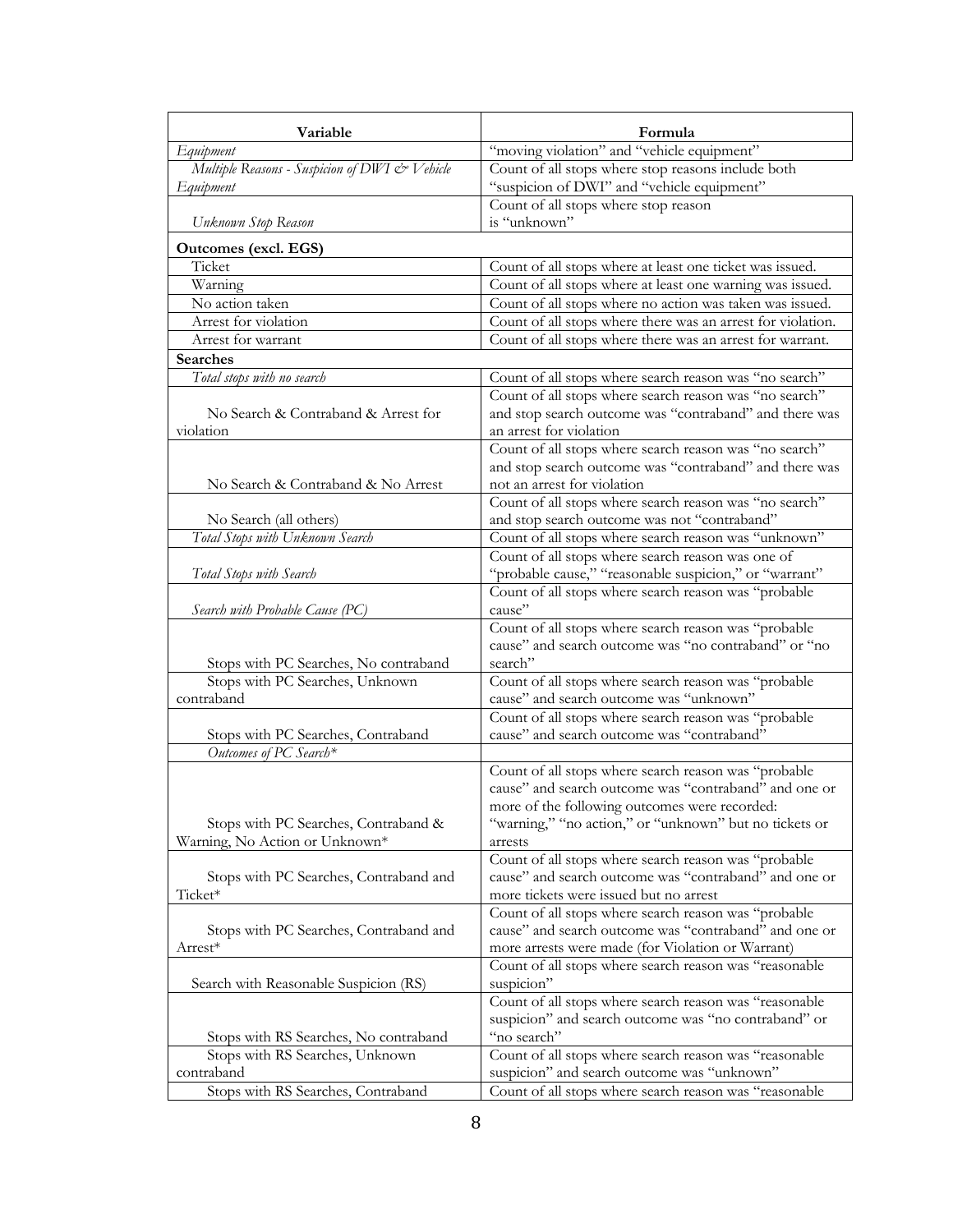| Variable                                                                    | Formula                                                                                                                                                                                                                                   |
|-----------------------------------------------------------------------------|-------------------------------------------------------------------------------------------------------------------------------------------------------------------------------------------------------------------------------------------|
|                                                                             | suspicion" and search outcome was "contraband"                                                                                                                                                                                            |
| Outcomes of RS Search*                                                      |                                                                                                                                                                                                                                           |
| Stops with RS Searches, Contraband &<br>Warning, No Action or Unknown*      | Count of all stops where search reason was "reasonable<br>suspicion" and search outcome was "contraband" and one<br>or more of the following outcomes were recorded:<br>"warning," "no action," or "unknown" but no tickets or<br>arrests |
| Stops with RS Searches, Contraband &<br>Ticket*                             | Count of all stops where search reason was "reasonable<br>suspicion" and search outcome was "contraband" and one<br>or more tickets were issued but no arrest                                                                             |
| Stops with RS Searches, Contraband &<br>Arrest*                             | Count of all stops where search reason was "reasonable<br>suspicion" and search outcome was "contraband" and one<br>or more arrests were made (for Violation or Warrant)                                                                  |
| Search with Warrant                                                         | Count of all stops where search reason was "warrant".                                                                                                                                                                                     |
| Stops with Warrant Searches, No<br>contraband                               | Count of all stops where search reason was "warrant" and<br>search outcome was "no contraband" or "no search"                                                                                                                             |
| Stops with Warrant Searches, Unknown<br>contraband                          | Count of all stops where search reason was "warrant" and<br>search outcome was "unknown"                                                                                                                                                  |
| Stops with Warrant Searches, Contraband                                     | Count of all stops where search reason was "warrant" and<br>search outcome was "contraband"                                                                                                                                               |
| Outcomes of Warrant Search*                                                 |                                                                                                                                                                                                                                           |
| Stops with Warrant Searches, Contraband &<br>Warning, No Action or Unknown* | Count of all stops where search reason was "warrant" and<br>search outcome was "contraband" and one or more of the<br>following outcomes were recorded: "warning," "no<br>action," or "unknown" but no tickets or arrests                 |
| Stops with Warrant Searches, Contraband<br>& Ticket*                        | Count of all stops where search reason was "warrant" and<br>search outcome was "contraband" and one or more<br>tickets were issued but no arrest                                                                                          |
| Stops with Warrant Searches, Contraband<br>& Arrest*                        | Count of all stops where search reason was "warrant" and<br>search outcome was "contraband" and one or more<br>arrests were made                                                                                                          |
| <b>Racial Shares of Stops</b>                                               |                                                                                                                                                                                                                                           |
| Including externally generated stops                                        | Number of stops for a race divided by number of stops<br>for all races                                                                                                                                                                    |
| Excluding externally generated stops                                        | Number of non-EGS stops for a race divided by number<br>of non-EGS stops for all races (excluding "Unknown")                                                                                                                              |
| Racial share of stops (ACS)                                                 | Percentage of area residents of a particular race as<br>determined by the American Community Survey (ACS)<br>five-year estimates for 2013-2017 (See<br>https://www.census.gov/programs-surveys/acs)                                       |
| Racial share of stops (DMV accident data)                                   | Percentage of drivers of a particular race with accident<br>reports logged by the agency as determined by Vermont<br>DMV Accident data for 2013-19.                                                                                       |
| Disparity Index (using ACS)                                                 | For a particular race, the Disparity Index (ACS) is the %<br>of non-EGS stops for that race divided by the % of area<br>residents for that race based on the ACS 5-year estimates<br>from 2013-2017.                                      |
| Disparity Index (using DMV Accident data)                                   | For a particular race, the Disparity Index (DMV) is the %<br>of non-EGS stops for that race by the % of drivers for<br>that race with accident reports based on Vermont DMV<br>accident data for 2013-2019.                               |
| Stop Reason as % of All Stops                                               |                                                                                                                                                                                                                                           |
| Safety Stops                                                                | % of all stops (including EGS) where stop reason is                                                                                                                                                                                       |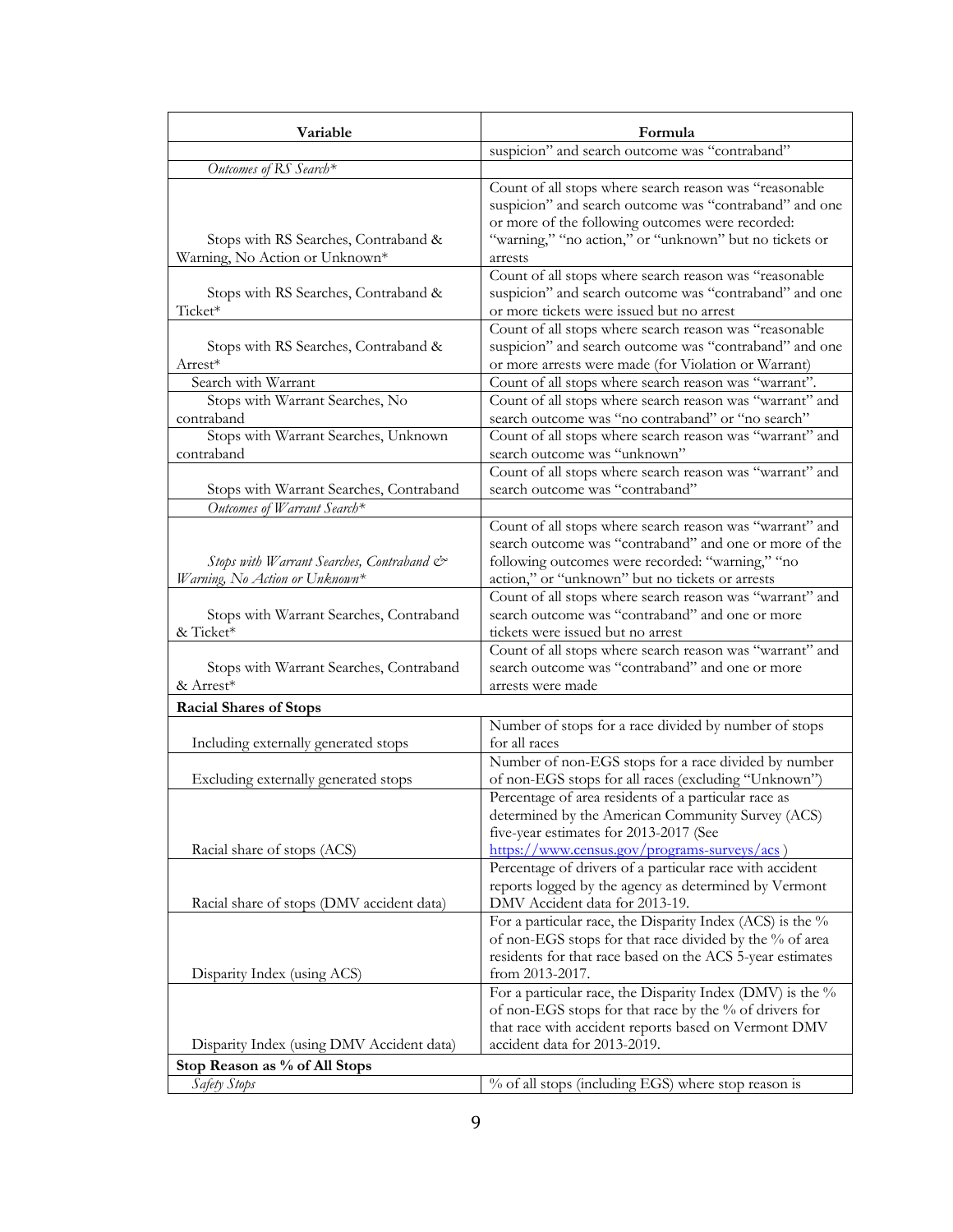| Variable                                         | Formula                                                                                                  |
|--------------------------------------------------|----------------------------------------------------------------------------------------------------------|
|                                                  | "moving violation" or "suspicion of DWI"                                                                 |
|                                                  | % of all stops (including EGS) where stop reason is                                                      |
| Moving Violation                                 | "moving violation"                                                                                       |
|                                                  | % of all stops (including EGS) where stop reason is                                                      |
| Suspicion of DWI                                 | "suspicion of DWI"                                                                                       |
|                                                  | % of all stops (including EGS) where stop reason is                                                      |
| Investigatory / Pretextual Stops                 | "investigatory stop" or "vehicle equipment"                                                              |
|                                                  | % of all stops (including EGS) where stop reason is                                                      |
| <b>Investigatory Stops</b>                       | "investigatory stop"                                                                                     |
|                                                  | % of all stops (including EGS) where stop reason is                                                      |
| Vehicle Equipment                                | "vehicle equipment"                                                                                      |
|                                                  | % of all stops (including EGS) where stop reason is                                                      |
| <b>Externally Generated Stops</b>                | "externally generated stop"                                                                              |
|                                                  | % of all stops (including EGS) where there are multiple                                                  |
|                                                  | stop reasons in the following combinations: "moving                                                      |
|                                                  | violation" and "suspicion of DWI" or "moving violation"                                                  |
|                                                  | and "vehicle equipment" or "suspicion of DWI" and                                                        |
| Multiple Reasons                                 | "vehicle equipment"                                                                                      |
|                                                  | % of all stops (including EGS) where stop reason is                                                      |
| Unknown Reason                                   | "unknown"                                                                                                |
| Outcome Rates as a % of All Stops                |                                                                                                          |
|                                                  | % of non-EGS stops where at least one warning was                                                        |
| Warning Rate                                     | issued                                                                                                   |
| Ticket Rate                                      | % of non-EGS stops where at least one ticket was issued                                                  |
|                                                  | % of non-EGS stops where there was an arrest for                                                         |
| Arrest for Violation Rate                        | violation                                                                                                |
|                                                  | % of non-EGS stops where there was an arrest for                                                         |
| Arrest for Warrant Rate                          | warrant                                                                                                  |
| No Action Rate                                   | % of non-EGS stops where there was no action taken                                                       |
| Search Rates                                     |                                                                                                          |
|                                                  | % of non-EGS stops where the search reason was                                                           |
| Search rate (excl. searches on warrant)          | "probable cause" or "reasonable suspicion"                                                               |
|                                                  | % of non-EGS stops where the search reason was                                                           |
|                                                  | "probable cause," "reasonable suspicion," or "warrant                                                    |
| Search rate (incl. searches on warrant)          | search"                                                                                                  |
| Hit rates (as a % of PC, RS, & Warrant Searches) |                                                                                                          |
|                                                  | % of non-EGS stops where the search reason was<br>"probable cause," "reasonable suspicion," or "warrant" |
| Hit rates (incl. all outcomes)                   | and contraband was found                                                                                 |
|                                                  | % of non-EGS where the search reason was "probable                                                       |
|                                                  | cause," "reasonable suspicion," or "warrant" and                                                         |
|                                                  | contraband was found, and the stop resulted in at least                                                  |
| Hit rates (excl. warnings as outcomes)           | one ticket or arrest                                                                                     |
|                                                  | % of non-EGS stops where the search reason was                                                           |
|                                                  | "probable cause," "reasonable suspicion." or "warrant"                                                   |
|                                                  | and contraband was found, and the stop resulted in an                                                    |
| Hit rates (outcome $=$ arrest)                   | arrest for violation or warrant                                                                          |

\*Does not appear in all reports

*H. Vermont Law Enforcement Agencies*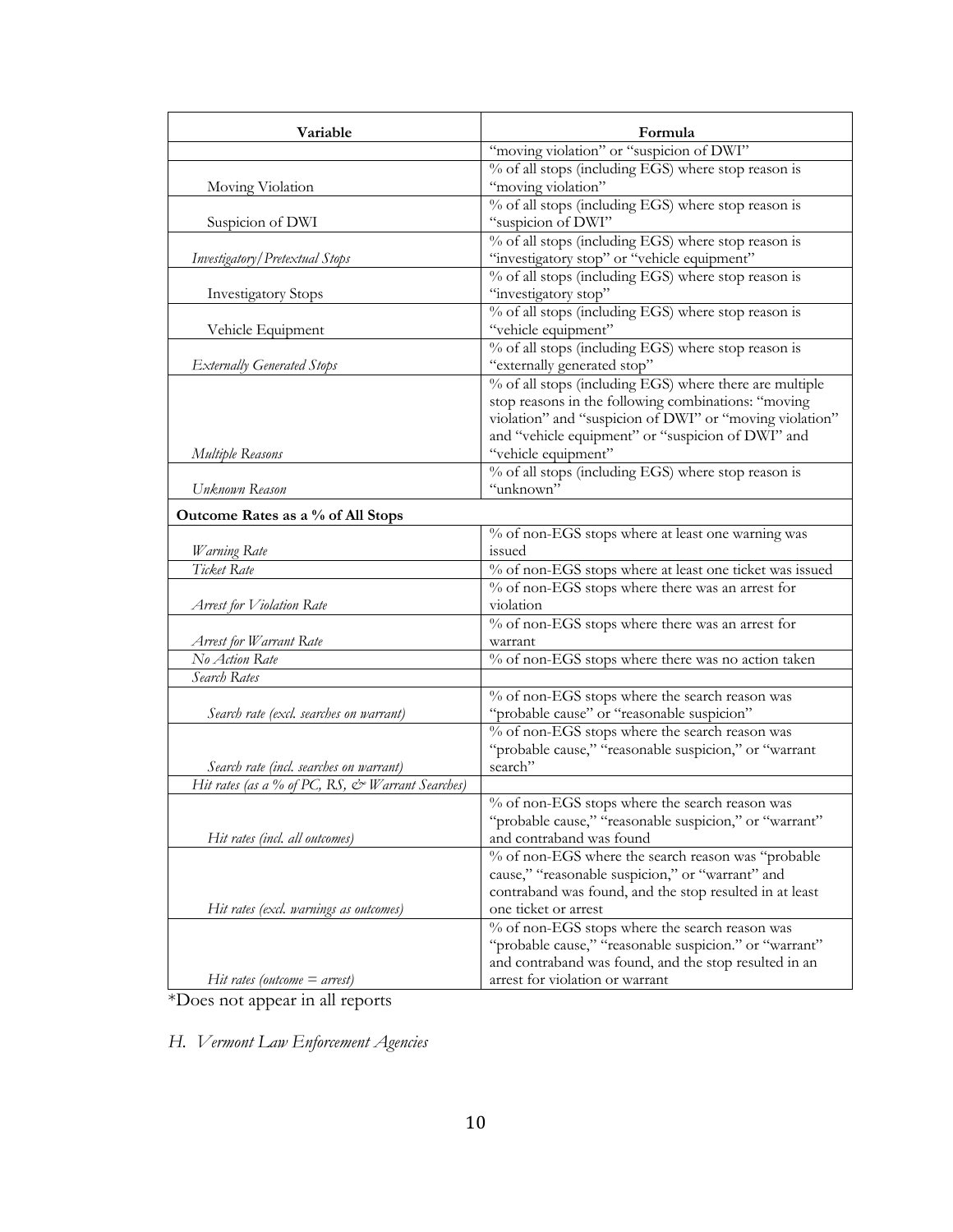Table 10 shows the complete list of Vermont law enforcement agencies that required to provide traffic stop data. Agency groupings, such as "All Police," are also listed near end of the table.

Each agency is associated with a "Driver Entity." This signifies the geographical area that is within the agency's jurisdiction. A Driver Entity is used to map an agency to the correct entries in the American Community Survey data. (See also Table 11).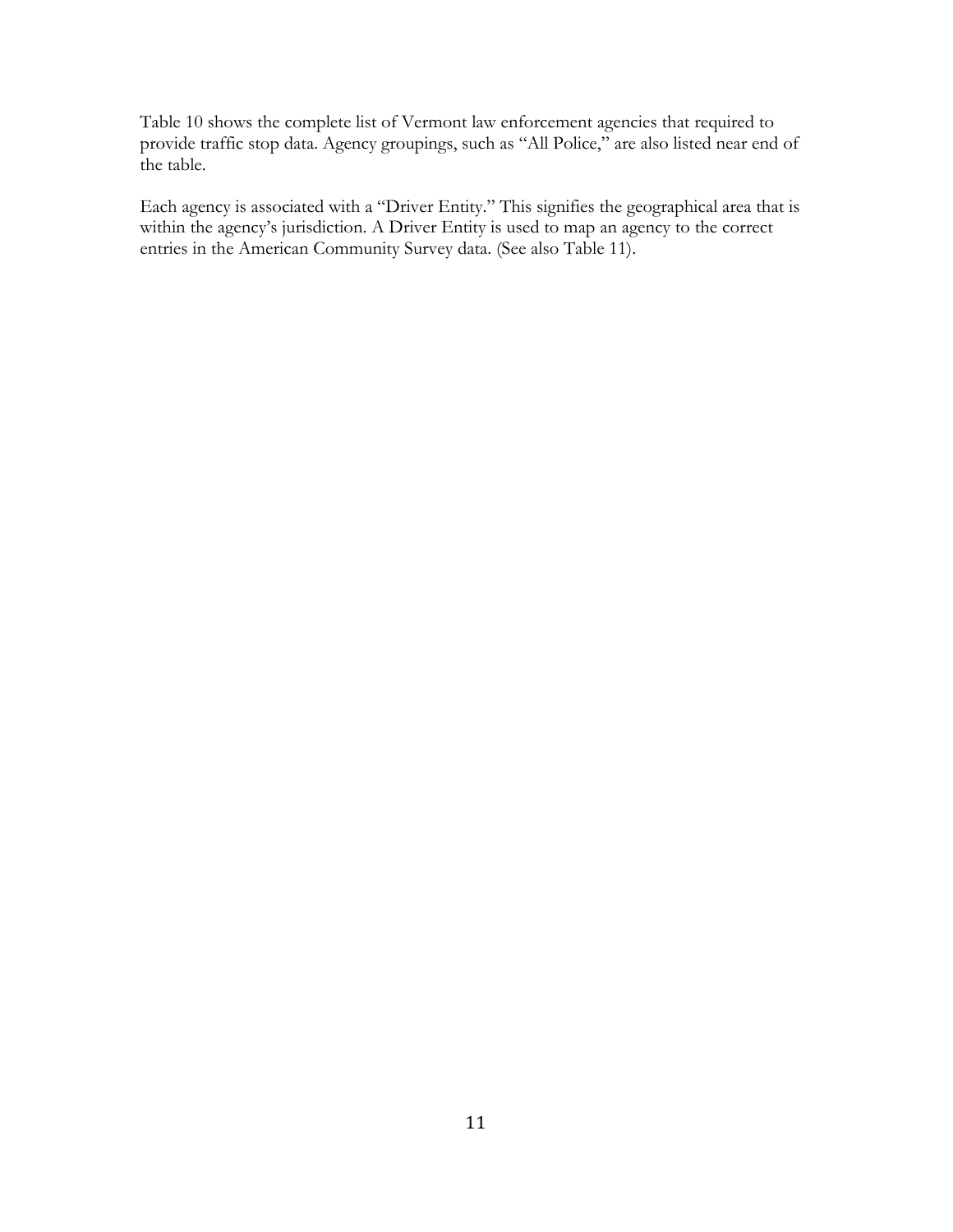| <b>Agency - Full Name</b>    | <b>Agency - Short Name</b> | Agency<br>Type | Driver Entity /<br><b>ACS Place</b> |
|------------------------------|----------------------------|----------------|-------------------------------------|
| <b>Barre City Police</b>     | <b>Barre City</b>          | police         | Barre City                          |
| <b>Barre Town Police</b>     | <b>Barre Town</b>          | police         | <b>Barre Town</b>                   |
| <b>Bellows Falls Police</b>  | <b>Bellows Falls</b>       | police         | <b>Bellows Falls</b>                |
| <b>Bennington Police</b>     | Bennington                 | police         | Bennington                          |
| <b>Berlin Police</b>         | Berlin                     | police         | Berlin                              |
| <b>Bethel Police</b>         | Bethel                     | police         | Bethel                              |
| <b>Bradford Police</b>       | Bradford                   | police         | Bradford                            |
| <b>Brandon Police</b>        | Brandon                    | police         | Brandon                             |
| <b>Brattleboro Police</b>    | Brattleboro                | police         | Brattleboro                         |
| <b>Brighton Police</b>       | Brighton                   | police         | <b>Essex County</b>                 |
| <b>Bristol Police</b>        | <b>Bristol</b>             | police         | <b>Bristol</b>                      |
| <b>Burlington Police</b>     | Burlington                 | police         | Burlington                          |
| <b>Canaan Police</b>         | Canaan                     | police         | Canaan                              |
| <b>Castleton Police</b>      | Castleton                  | police         | Castleton                           |
| <b>Chester Police</b>        | Chester                    | police         | Chester                             |
| <b>Colchester Police</b>     | Colchester                 | police         | Colchester                          |
| <b>Dover Police</b>          | Dover                      | police         | Dover                               |
| <b>Essex Police</b>          | <b>Essex</b>               | police         | <b>Essex</b>                        |
| <b>Fair Haven Police</b>     | Fair Haven                 | police         | Fair Haven                          |
| <b>Fairlee Police</b>        | Fairlee                    | police         | Fairlee                             |
| <b>Hardwick Police</b>       | Hardwick                   | police         | Hardwick                            |
| <b>Hartford Police</b>       | Hartford                   | police         | Hartford                            |
| <b>Hinesburg Police</b>      | Hinesburg                  | police         | Hinesburg                           |
| <b>Killington Police</b>     | Killington                 | police         | Killington                          |
| <b>Ludlow Police</b>         | Ludlow                     | police         | Ludlow                              |
| <b>Lyndon Police</b>         | Lyndon                     | police         | Lyndon                              |
| <b>Manchester Police</b>     | Manchester                 | police         | Manchester                          |
| <b>Middlebury Police</b>     | Middlebury                 | police         | Middlebury                          |
| <b>Milton Police</b>         | Milton                     | police         | Milton                              |
| <b>Montpelier Police</b>     | Montpelier                 | police         | Montpelier                          |
| <b>Morristown Police</b>     | Morristown                 | police         | Morristown                          |
| <b>Newport Police</b>        | Newport                    | police         | Newport                             |
| <b>Northfield Police</b>     | Northfield                 | police         | Northfield                          |
| <b>Norwich Police</b>        | Norwich                    | police         | Norwich                             |
| <b>Pawlet Constabulary</b>   | Pawlet                     | police         | Pawlet                              |
| <b>Pittsford Police</b>      | Pittsford                  | police         | Pittsford                           |
| <b>Poultney Constabulary</b> | Poultney                   | police         | Poultney                            |
| <b>Randolph Police</b>       | Randolph                   | police         | Randolph                            |
| <b>Richmond Police</b>       | Richmond                   | police         | Richmond                            |

|  | Table 10. Vermont Law Enforcement Agencies |  |
|--|--------------------------------------------|--|
|  |                                            |  |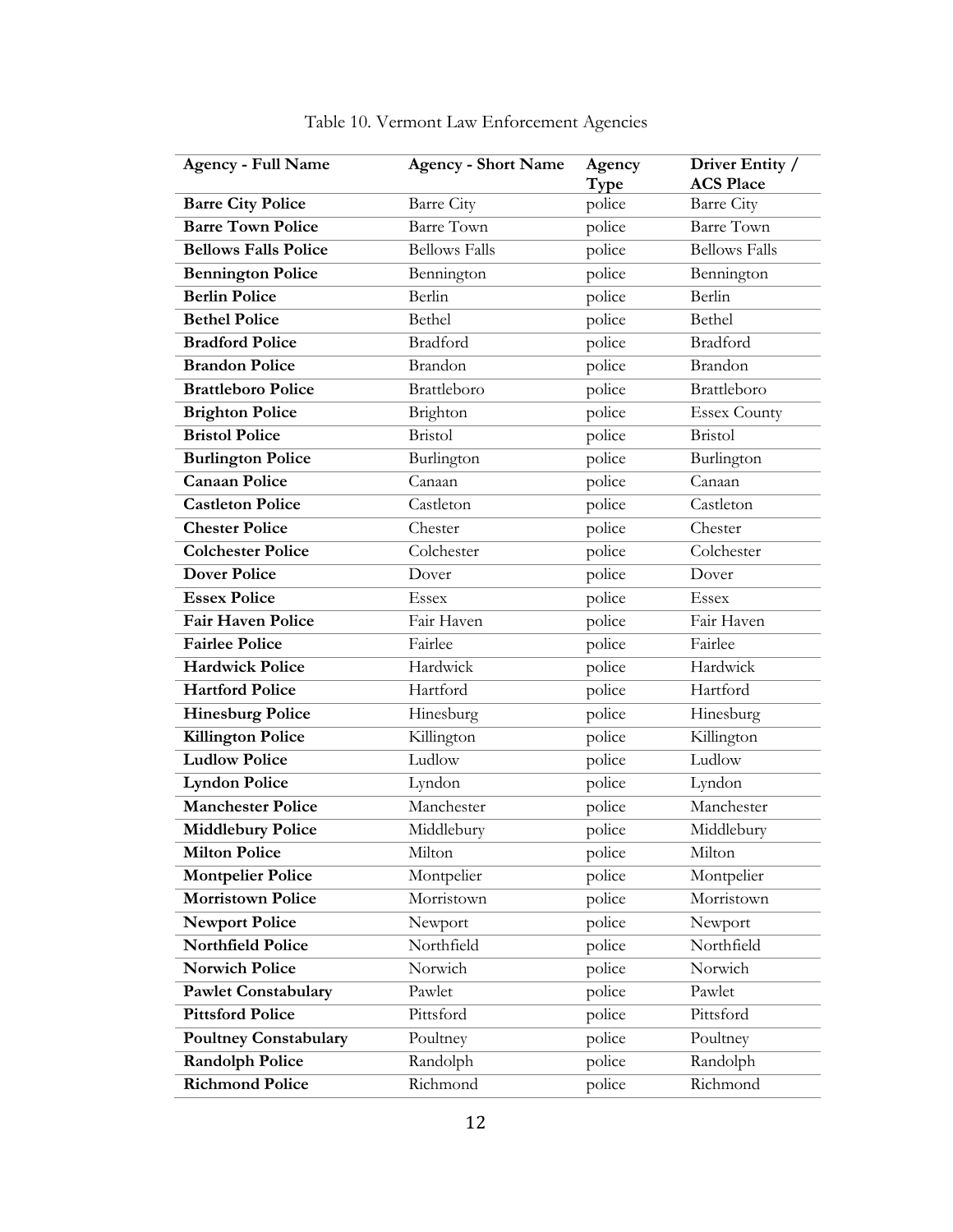| <b>Royalton Police</b>           | Royalton                | police       | Royalton              |
|----------------------------------|-------------------------|--------------|-----------------------|
| <b>Rutland Police</b>            | Rutland                 | police       | Rutland               |
| <b>Rutland Town Police</b>       | Rutland Town            | police       | Rutland Town          |
| S. Burlington Police             | S. Burlington           | police       | S. Burlington         |
| <b>Shelburne Police</b>          | Shelburne               | police       | Shelburne             |
| <b>Springfield Police</b>        | Springfield             | police       | Springfield           |
| <b>St. Albans Police</b>         | St. Albans              | police       | St. Albans            |
| St. Johnsbury Police             | St. Johnsbury           | police       | St. Johnsbury         |
| <b>Stowe Police</b>              | Stowe                   | police       | Stowe                 |
| <b>Swanton Police</b>            | Swanton                 | police       | Swanton               |
| <b>Thetford Police</b>           | Thetford                | police       | Thetford              |
| <b>UVM Police</b>                | <b>UVM</b>              | police       | Burlington            |
| <b>Vergennes Police</b>          | Vergennes               | police       | Vergennes             |
| <b>VT DMV</b>                    | <b>VT DMV</b>           | police       | All Vermont           |
| VT Fish and Wildlife             | VT Fish and Wildlife    | police       | All Vermont           |
| <b>Waterbury Police</b>          | Waterbury               | police       | Waterbury             |
| Weathersfield Police             | Weathersfield           | police       | Weathersfield         |
| <b>Wells Constabulary</b>        | Wells                   | police       | Wells                 |
| <b>Williston Police</b>          | Williston               | police       | Williston             |
| <b>Wilmington Police</b>         | Wilmington              | police       | Wilmington            |
| <b>Windsor Police</b>            | Windsor                 | police       | Windsor               |
| <b>Winhall Police</b>            | Winhall                 | police       | Winhall               |
| <b>Winooski Police</b>           | Winooski                | police       | Winooski              |
| <b>Woodstock Police</b>          | Woodstock               | police       | Woodstock             |
| <b>Addison County Sheriff</b>    | Addison County          | sheriff      | <b>Addison County</b> |
| <b>Bennington County Sheriff</b> | Bennington County       | sheriff      | Bennington<br>County  |
| <b>Caledonia County Sheriff</b>  | Caledonia County        | sheriff      | Caledonia County      |
| <b>Chittenden County Sheriff</b> | Chittenden County       | sheriff      | Chittenden            |
|                                  |                         |              | County                |
| <b>Essex County Sheriff</b>      | <b>Essex County</b>     | sheriff      | <b>Essex County</b>   |
| <b>Franklin County Sheriff</b>   | Franklin County         | sheriff      | Franklin County       |
| <b>Grand Isle Sheriff</b>        | Grand Isle County       | sheriff      | Grand Isle<br>County  |
| <b>Lamoille County Sheriff</b>   | Lamoille County         | sheriff      | Lamoille County       |
| <b>Orange County Sheriff</b>     | <b>Orange County</b>    | sheriff      | <b>Orange County</b>  |
| <b>Orleans County Sheriff</b>    | Orleans County          | sheriff      | Orleans County        |
| <b>Rutland County Sheriff</b>    | Rutland County          | sheriff      | Rutland County        |
| <b>Washington County Sheriff</b> | Washington County       | sheriff      | Washington            |
|                                  |                         |              | County                |
| <b>Windham County Sheriff</b>    | Windham County          | sheriff      | Windham County        |
| <b>Windsor County Sheriff</b>    | Windsor County          | sheriff      | Windsor County        |
| VSP HQ - BCI/SIU/NIU             | VSP HQ -<br>BCI/SIU/NIU | state police | All Vermont           |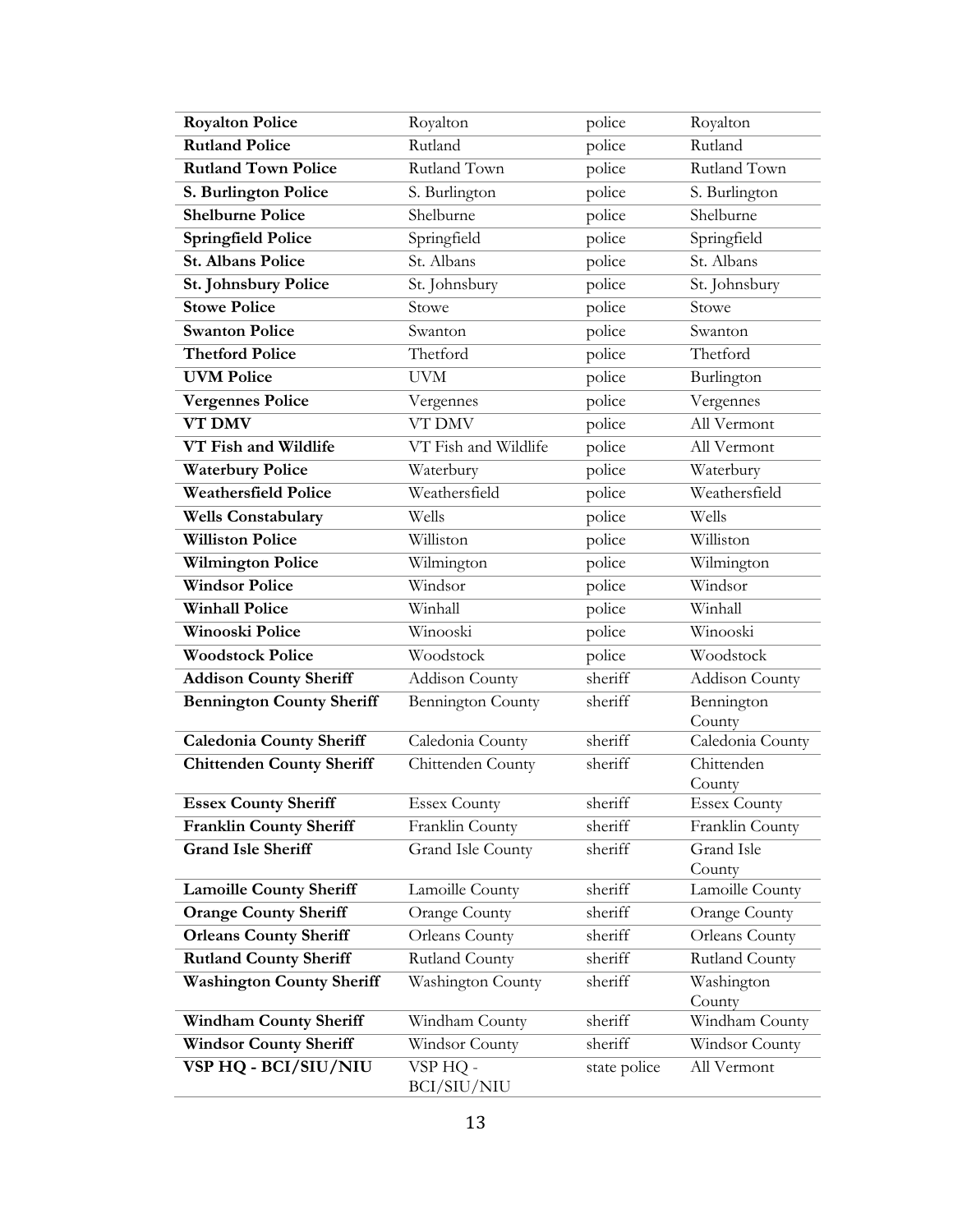| <b>VSP Headquarters</b>            | VSP HQ - Field Force | state police | All Vermont           |
|------------------------------------|----------------------|--------------|-----------------------|
| <b>VSP Bradford State Police</b>   | VSP_Bradford         | state police | <b>Orange County</b>  |
| VSP_Brattleboro State              | VSP_Brattleboro      | state police | Windham County        |
| Police                             |                      |              |                       |
| <b>VSP_Derby State Police</b>      | VSP_Derby            | state police | <b>Orleans County</b> |
| <b>VSP_Middlesex State Police</b>  | VSP_Middlesex        | state police | Washington            |
| <b>VSP New Haven State</b>         |                      |              | County                |
| Police                             | VSP_New Haven        | state police | Addison County        |
| VSP_Rockingham State               | VSP_Rockingham       | state police | Windham County        |
| Police                             |                      |              |                       |
| <b>VSP_Royalton State Police</b>   | VSP_Royalton         | state police | Windsor County        |
| <b>VSP Rutland State Police</b>    | VSP_Rutland          | state police | Rutland County        |
| <b>VSP_Shaftsbury State Police</b> | VSP_Shaftsbury       | state police | Bennington<br>County  |
| VSP_St. Albans State Police        | VSP_St. Albans       | state police | Franklin County       |
| VSP_St. Johnsbury State<br>Police  | VSP_St. Johnsbury    | state police | Caledonia County      |
| VSP_Westminster State              | VSP_Westminster      | state police | Windham County        |
| Police                             |                      |              |                       |
| <b>VSP_Williston State Police</b>  | VSP_Williston        | state police | Chittenden            |
|                                    |                      |              | County                |
| <b>AGGREGATES</b>                  |                      |              |                       |
| <b>All Police</b>                  | All Police           | multiple     | All Vermont           |
| <b>All Sheriffs</b>                | All Sheriffs         | Multiple     | All Vermont           |
| <b>All Vermont Agencies</b>        | All Vermont          | multiple     | All Vermont           |
| VSP-All                            | $VSP - All$          | state police | All Vermont           |

## *I. Vermont Places ("Entities")*

Table 11 shows geographic places or "Entities" in Vermont. Each place has a GEOID code used to map it to the American Community Survey data. This mapping combined with the mapping shown in Table 10 allows each law enforcement agency to be tied to the correct ACS data.

| Entity/Place          | <b>Entity Type</b> | Geo_GEOID         | Bennington               | township | 16000US5004750    |
|-----------------------|--------------------|-------------------|--------------------------|----------|-------------------|
| <b>Addison County</b> | county             | 05000US50001      | <b>Bennington County</b> | county   | 05000US50003      |
| Albany                | township           | 16000US5000400    | <b>Benson</b>            | township | 16000US5005125    |
| Alburgh               | township           | 16000US5000850    | <b>Berlin</b>            | township | 06000US5002305650 |
| Arlington             | township           | 16000US5001375    | <b>Bethel</b>            | township | 16000US5005725    |
| <b>Barnet</b>         | township           | 16000US5002800    | <b>Bradford</b>          | township | 16000US5007225    |
| <b>Barre City</b>     | cty                | 16000US5003175    | <b>Brandon</b>           | township | 16000US5007675    |
| <b>Barre Town</b>     | township           | 06000US5002303250 | <b>Brattleboro</b>       | township | 16000US5007975    |
| <b>Barton</b>         | township           | 16000US5003475    | <b>Bristol</b>           | township | 16000US5008950    |
| <b>Bellows Falls</b>  | village            | 16000US5004225    | <b>Burlington</b>        | ctv      | 16000US5010675    |

|  | Table 11. Vermont Places ("Entities") |
|--|---------------------------------------|
|--|---------------------------------------|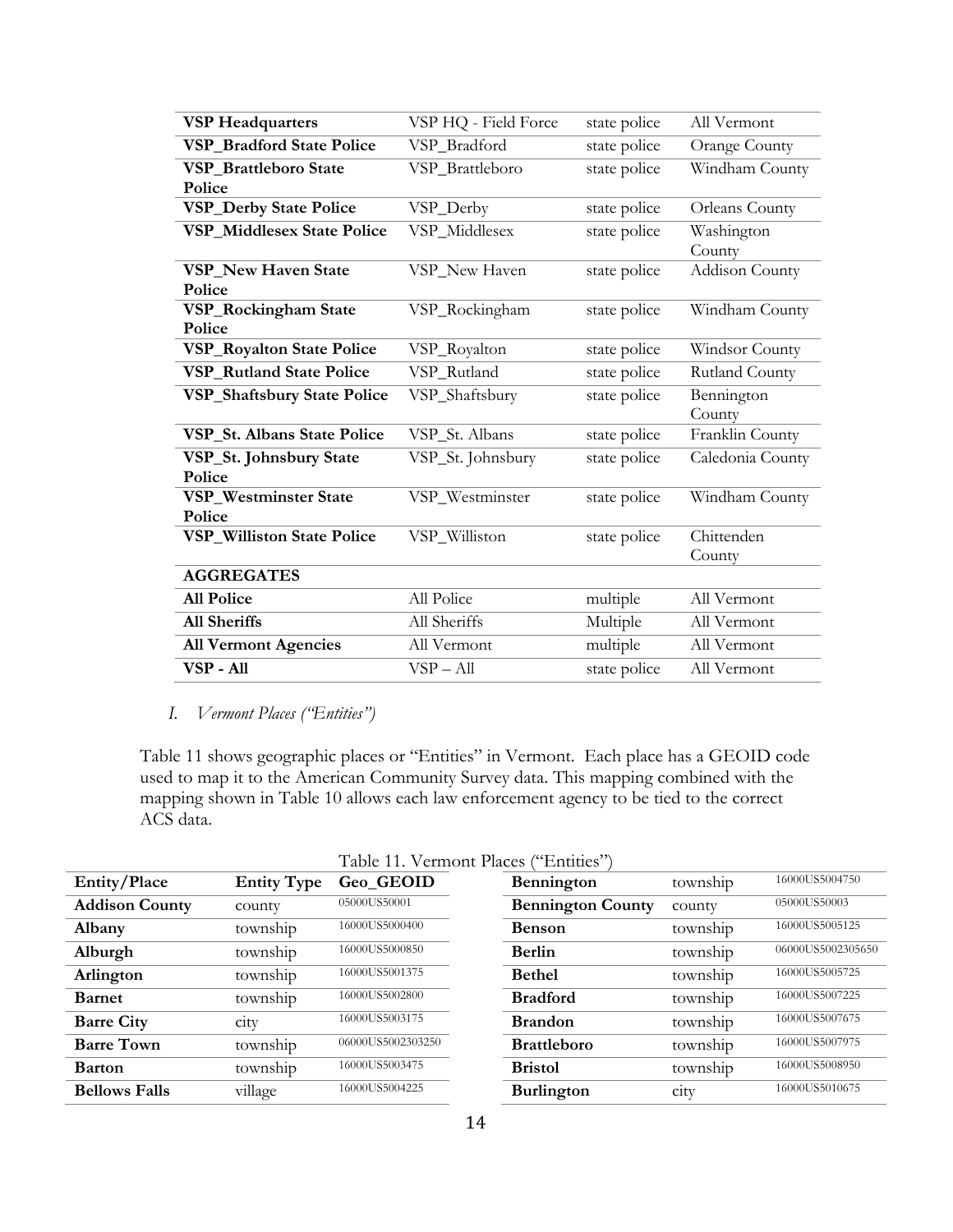| Cabot                    | township | 16000US5011050    |
|--------------------------|----------|-------------------|
| Caledonia County         | county   | 05000US50005      |
| Cambridge                | township | 16000US5011425    |
| Canaan                   | township | 16000US5011725    |
| Castleton                | township | 16000US5011875    |
| Cavendish                | township | 16000US5012175    |
| Chelsea                  | township | 16000US5013450    |
| Chester                  | township | 16000US5013600    |
| <b>Chittenden County</b> | county   | 05000US50007      |
| Colchester               | township | 06000US5000714875 |
| Concord                  | township | 16000US5015175    |
| Coventry                 | township | 16000US5016075    |
| Danville                 | township | 16000US5017050    |
| <b>Dorset</b>            | township | 16000US5017650    |
| Dover                    | township | 06000US5002517875 |
| <b>East Montpelier</b>   | township | 16000US5021850    |
| <b>Essex</b>             | township | 16000US5024400    |
| <b>Essex County</b>      | county   | 05000US50009      |
| <b>Fair Haven</b>        | township | 16000US5025450    |
| Fairfax                  | township | 16000US5024850    |
| Fairlee                  | township | 16000US5025600    |
| <b>Franklin County</b>   | county   | 05000US50011      |
| Glover                   | township | 16000US5028000    |
| <b>Grand Isle County</b> | county   | 05000US50013      |
| Greensboro               | township | 16000US5030100    |
| Groton                   | township | 16000US5030475    |
| Hardwick                 | township | 16000US5031750    |
| Hartford                 | township | 06000US5002732275 |
| Hartland                 | township | 16000US5032350    |
| Hinesburg                | township | 16000US5033400    |
| <b>Hyde Park</b>         | township | 16000US5034975    |
| Irasburg                 | township | 16000US5035500    |
| Jericho                  | township | 16000US5036625    |
| Johnson                  | township | 16000US5037000    |
| Killington               | township | 06000US5002137685 |
| <b>Lamoille County</b>   | county   | 05000US50015      |
| Lowell                   | township | 16000US5040450    |
| Ludlow                   | township | 16000US5041200    |
| Lyndon                   | township | 16000US5041950    |
| Manchester               | township | 16000US5042700    |
| Marshfield               | township | 16000US5043525    |
| Middlebury               | township | 16000US5044275    |
| Milton                   | township | 16000US5045175    |
| Montpelier               | city     | 16000US5046000    |
| Morristown               | township | 06000US5001546675 |

| Newbury                  | township | 16000US5048100    |
|--------------------------|----------|-------------------|
| Newfane                  | township | 16000US5048325    |
| Newport                  | city     | 16000US5048850    |
| Northfield               | township | 16000US5050200    |
| Norwich                  | township | 16000US5052825    |
| <b>Orange County</b>     | county   | 05000US50017      |
| <b>Orleans County</b>    | county   | 05000US50019      |
| Pawlet                   | township | 06000US5002154250 |
| Pittsford                | township | 16000US5055525    |
| Plainfield               | township | 16000US5055750    |
| Poultney                 | township | 16000US5056800    |
| Putney                   | township | 16000US5057625    |
| Randolph                 | township | 16000US5058000    |
| Readsboro                | township | 16000US5058525    |
| Richford                 | township | 16000US5059050    |
| Richmond                 | township | 16000US5059200    |
| Rochester                | township | 16000US5060025    |
| Royalton                 | township | 06000US5002760850 |
| Rutland                  | city     | 16000US5061225    |
| <b>Rutland County</b>    | county   | 05000US50021      |
| <b>Rutland Town</b>      | township | 06000US5002161300 |
| S. Burlington            | city     | 16000US5066175    |
| Shelburne                | township | 16000US5064225    |
| Springfield              | township | 16000US5069475    |
| St. Albans               | city     | 16000US5061675    |
| St. Johnsbury            | township | 16000US5062125    |
| <b>Stowe</b>             | township | 16000US5070450    |
| Swanton                  | township | 16000US5071650    |
| Thetford                 | township | 06000US5001772400 |
| Troy                     | township | 16000US5073450    |
| Vergennes                | city     | 16000US5074650    |
| Waitsfield               | township | 16000US5075250    |
| Wallingford              | township | 16000US5075850    |
| <b>Washington County</b> | county   | 05000US50023      |
| Waterbury                | township | 16000US5076900    |
| Weathersfield            | township | 06000US5002777500 |
| Wells                    | township | 16000US5077875    |
| <b>West Rutland</b>      | township | 16000US5082375    |
| Westminster              | township | 16000US5081325    |
| Williamstown             | township | 16000US5084100    |
| Williston                | township | 06000US5000784475 |
| Wilmington               | township | 16000US5084625    |
| <b>Windham County</b>    | county   | 05000US50025      |
| Windsor                  | township | 16000US5085000    |
| <b>Windsor County</b>    | county   | 05000US50027      |
|                          |          |                   |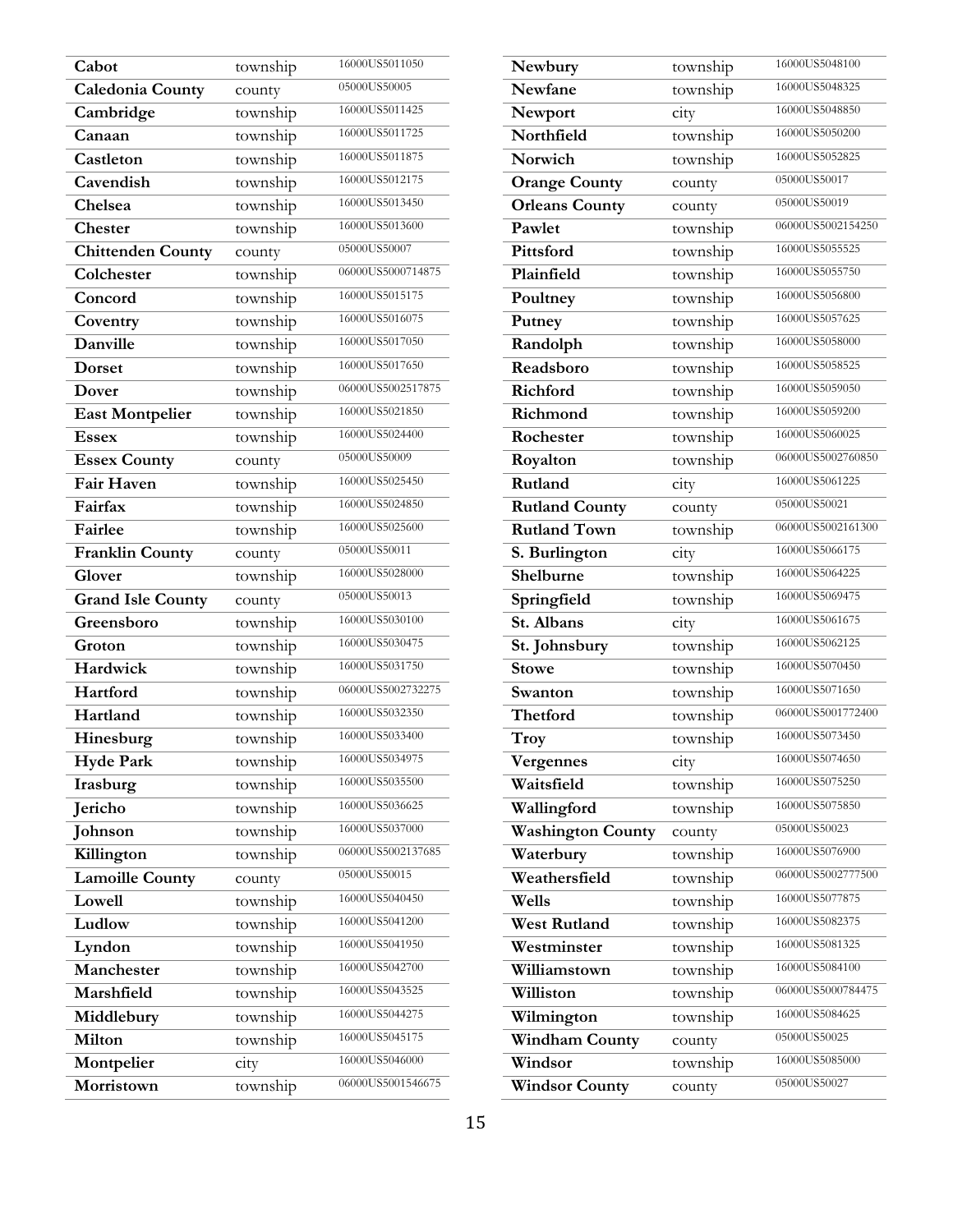| Winhal   | cownship | 06000US5000385075 | Woodstock       | township | 16000US5085900 |
|----------|----------|-------------------|-----------------|----------|----------------|
| Winooski | C1UV     | 16000US5085150    | <b>orcester</b> | township | 16000US5086050 |

### *J. Methodology for using US Census American Community Survey (ACS)*

For each place covered by the American Community Survey, the data is disaggregated by race, gender, and age group. For example, the data field "B01001C025" provides an estimated count of "People Who Are American Indian and Alaska Native Alone: Female: 30 to 34 Years." ("Alone" signifies these people do not identify as multi-racial). In spite of the large number of data categories, not all combinations are available. (See notes below.)

Table 12 shows the association between ACS racial categories and the race categories used in this study.

| <b>ACS Racial Category</b> | <b>ACS Racial</b>   | <b>Maps to Race</b> | Maps to       |
|----------------------------|---------------------|---------------------|---------------|
|                            | <b>Category IDs</b> | used in this study  | Gender used   |
|                            |                     |                     | in this study |
| White Alone - Male         | B01001A006          | White               | Male          |
|                            | through             |                     |               |
|                            | B01001A016          |                     |               |
| White Alone - Female       | B01001A021          | White               | Female        |
|                            | through             |                     |               |
|                            | B01001A031          |                     |               |
| <b>Black or African</b>    | B01001B006          | <b>Black</b>        | Male          |
| American Alone - Male      | through             |                     |               |
|                            | B01001B016          |                     |               |
| <b>Black or African</b>    | B01001B021          | <b>Black</b>        | Female        |
| American Alone -           | through             |                     |               |
| Female                     | B01001B031          |                     |               |
| Population of Two          | C02003013           | <b>Black</b>        | Unknown       |
| Races: White; Black or     |                     |                     |               |
| African American           |                     |                     |               |
| Population of Two          | C02003016           | <b>Black</b>        | Unknown       |
| Races: Black or African    |                     |                     |               |
| American; American         |                     |                     |               |
| Indian and Alaska          |                     |                     |               |
| Native                     |                     |                     |               |
| Asian Alone - Male         | B01001D006          | Asian               | Male          |
|                            | through             |                     |               |
|                            | B01001D016,         |                     |               |
|                            | B01001D021          |                     |               |
|                            | through             |                     |               |
|                            | B01001D031          |                     |               |
| Asian Alone - Female       | B01001D006          | Asian               | Female        |
|                            | through             |                     |               |
|                            | B01001D016,         |                     |               |
|                            | B01001D021          |                     |               |

Table 12. ACS Racial Categories Used with Mappings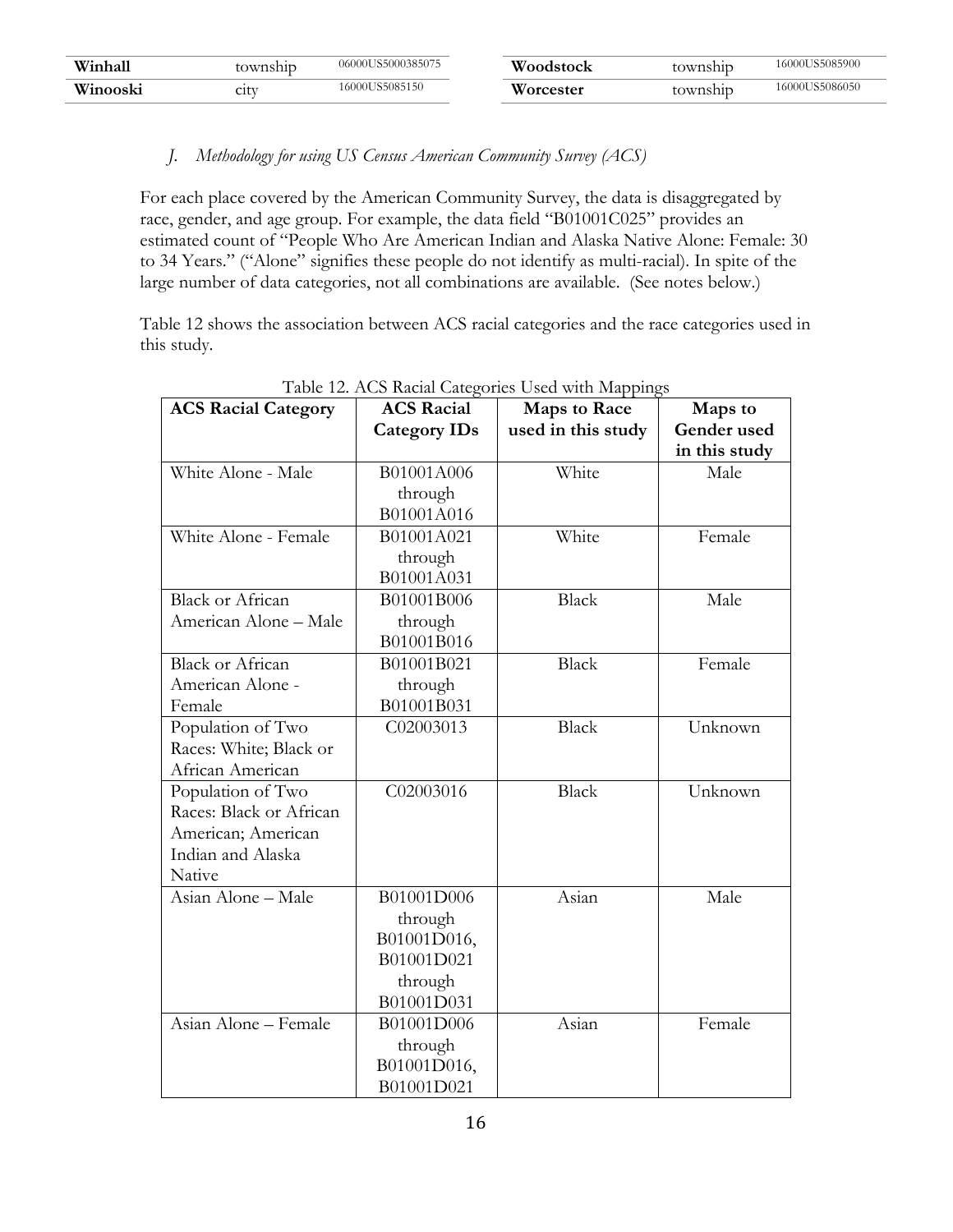|                        | through<br>B01001D031 |                 |         |
|------------------------|-----------------------|-----------------|---------|
| Native Hawaiian and    | B01001E006            | Asian           | Male    |
| Other Pacific Islander | through               |                 |         |
| Alone - Male           | B01001E016            |                 |         |
| Native Hawaiian and    | B01001E021            | Asian           | Female  |
| Other Pacific Islander | through               |                 |         |
| Alone – Female         | B01001E031            |                 |         |
| Population of Two      | C02003015             | Asian           | Unknown |
| Races: White; Asian    |                       |                 |         |
| American Indian and    | B01001C006            | Native American | Male    |
| Alaska Native Alone -  | through               |                 |         |
| Male                   | B01001C016            |                 |         |
| American Indian and    | B01001C021            | Native American | Female  |
| Alaska Native Alone -  |                       |                 |         |
| Female                 | through<br>B01001C031 |                 |         |
| Population of Two      | C02003014             | Native American | Unknown |
| Races: White; American |                       |                 |         |
| Indian and Alaska      |                       |                 |         |
| Native                 |                       |                 |         |
|                        | C02003008             | Unknown         | Unknown |
| Total Population:      |                       |                 |         |
| Population of One      |                       |                 |         |
| Race: Some Other Race  |                       |                 |         |
| Total Population:      | C02003017             | Unknown         | Unknown |
| Population of Two or   |                       |                 |         |
| More Races: Population |                       |                 |         |
| of Two Races: All      |                       |                 |         |
| Other Two Race         |                       |                 |         |
| Combinations           |                       |                 |         |
| Total Population:      | C02003018             | Unknown         | Unknown |
| Population of Two or   |                       |                 |         |
| More Races: Population |                       |                 |         |
| of Three Races         |                       |                 |         |
| Total Population:      | C02003019             | Unknown         | Unknown |
| Population of Two or   |                       |                 |         |
| More Races: Population |                       |                 |         |
| of Four or More Races  |                       |                 |         |

Notes on ACS Data Mappings:

- The U.S. Census Bureau considers "Hispanic" an ethnicity, so no Hispanic population counts were available in this race-focused ACS data set. For the study, only DMV accident data is used to estimate Hispanic driver counts.
- To identify all potential drivers in a population, we would want to have counts of all people of legal driving age, 16 and older. However, breakpoints in ACS occur at ages 15 and 18. To avoid under-estimating, we use ages 15 and up for the driving-age population.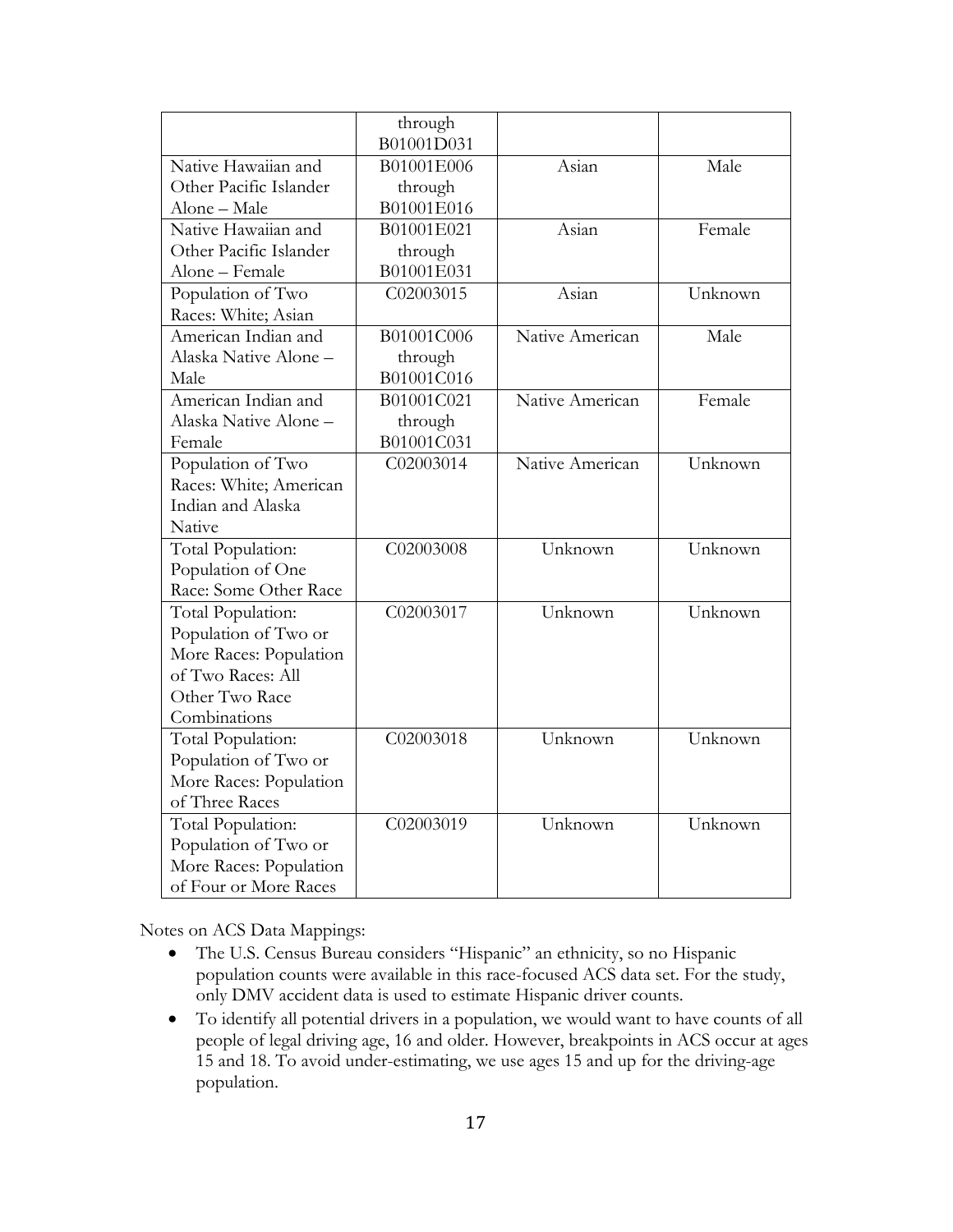- Counts for biracial and multi-racial groups are not disaggregated by age. For multiracial counts, it is assumed the entire count is of driving age. The effect of this is to slightly overestimate the non-white racial shares of the driving population.
- Counts for biracial and multi-racial groups are not disaggregated by gender. Therefore, these counts are not used for any analysis requiring gender identification and are classified as Gender Unknown.

When calculating counts ("PopCount") by place and race, values are first grouped and summed by gender using the mappings show above:

*PopCount(Place, Race) = MalePopCount(Place, Race) + FemalePopCount(Place, Race) + UnknownGenderPopCount(Place, Race)*

Then race percentages can be calculated as follows: *PopPercentage(Place, Race) = PopCount(Place, Race) /PopCount(Place, All Races)*

#### *K. Data Quality Field Values Explained*

Each individual law enforcement agency study contains *Appendix Tables A.3a-3c.*, which summarize our analysis of the quality of the data reported. Table 13 (below) defines how each category in that table is defined.

|                              |                             | (Table rotated for ease of viewing                                                                                                                                         |                                |                                                                                                                                           |
|------------------------------|-----------------------------|----------------------------------------------------------------------------------------------------------------------------------------------------------------------------|--------------------------------|-------------------------------------------------------------------------------------------------------------------------------------------|
| <b>Stop Years</b>            |                             |                                                                                                                                                                            |                                |                                                                                                                                           |
| <b>Stops</b>                 |                             | Count of all stops excluding Externally<br>Generated Stops (EGS)                                                                                                           |                                | Count of all stops excluding<br><b>Externally Generated Stops (EGS)</b>                                                                   |
| Stop ID                      |                             | Count of all non-EGS stops where Stop<br>ID is missing or cannot be used to tie<br>together multiple outcomes                                                              |                                | % of all non-EGS stops where Stop<br>ID is missing or cannot be used to tie<br>together multiple outcomes                                 |
| <b>Stop</b><br>Date/Time     |                             | Count of all non-EGS stops where Stop<br>Date & Time is unknown                                                                                                            |                                | % of all non-EGS stops where Stop<br>Date & Time is unknown.                                                                              |
| Age                          |                             | Count of all non-EGS stops where Age of<br>driver is unknown                                                                                                               |                                | % of all non-EGS stops where Age of<br>driver is unknown                                                                                  |
| Race                         |                             | Count of all non-EGS stops where Race<br>of driver is unknown                                                                                                              |                                | % of all non-EGS stops where Race<br>of driver is unknown                                                                                 |
| Gender                       | Count of<br><b>Blank</b> or | Count of all non-EGS stops where<br>Gender of driver is unknown                                                                                                            | Percentage<br>of Blank or      | % of all non-EGS stops where<br>Gender of driver is unknown                                                                               |
| Stop<br>Reason               | Unknow<br>n Stops           | Count of all stops (incl. EGS) where stop<br>reason is unknown.                                                                                                            | <b>Unknown</b><br><b>Stops</b> | % of all stops (incl. EGS) where stop<br>reason is "unknown"                                                                              |
| Search<br>Reason             |                             | Count of all non-EGS stops where search<br>reason is unknown                                                                                                               |                                | % of all non-EGS stops where search<br>reason is "unknown"                                                                                |
| Contraband                   |                             | Count of all non-EGS outcomes where<br>search reason was one of "probable<br>cause," "reasonable suspicion," or<br>"warrant" and it is unknown if contraband<br>was found. |                                | % of all probable cause, reasonable<br>suspicion, or warrant searches where it<br>is unknown if contraband was found<br>(excl. EGS stops) |
| <b>Stop</b><br>Outcome       |                             | Count of all non-EGS stop outcome rows<br>(may be more than one outcome per stop)<br>where Stop Outcome is unknown                                                         |                                | % of all stop outcomes where<br>Outcome is "unknown" (excl. EGS)                                                                          |
| Reported<br><b>Accidents</b> |                             | Count of all reported accidents                                                                                                                                            |                                | Count of all reported accidents                                                                                                           |

#### Table 13. Field Values Explained for Appendix Table A.3a